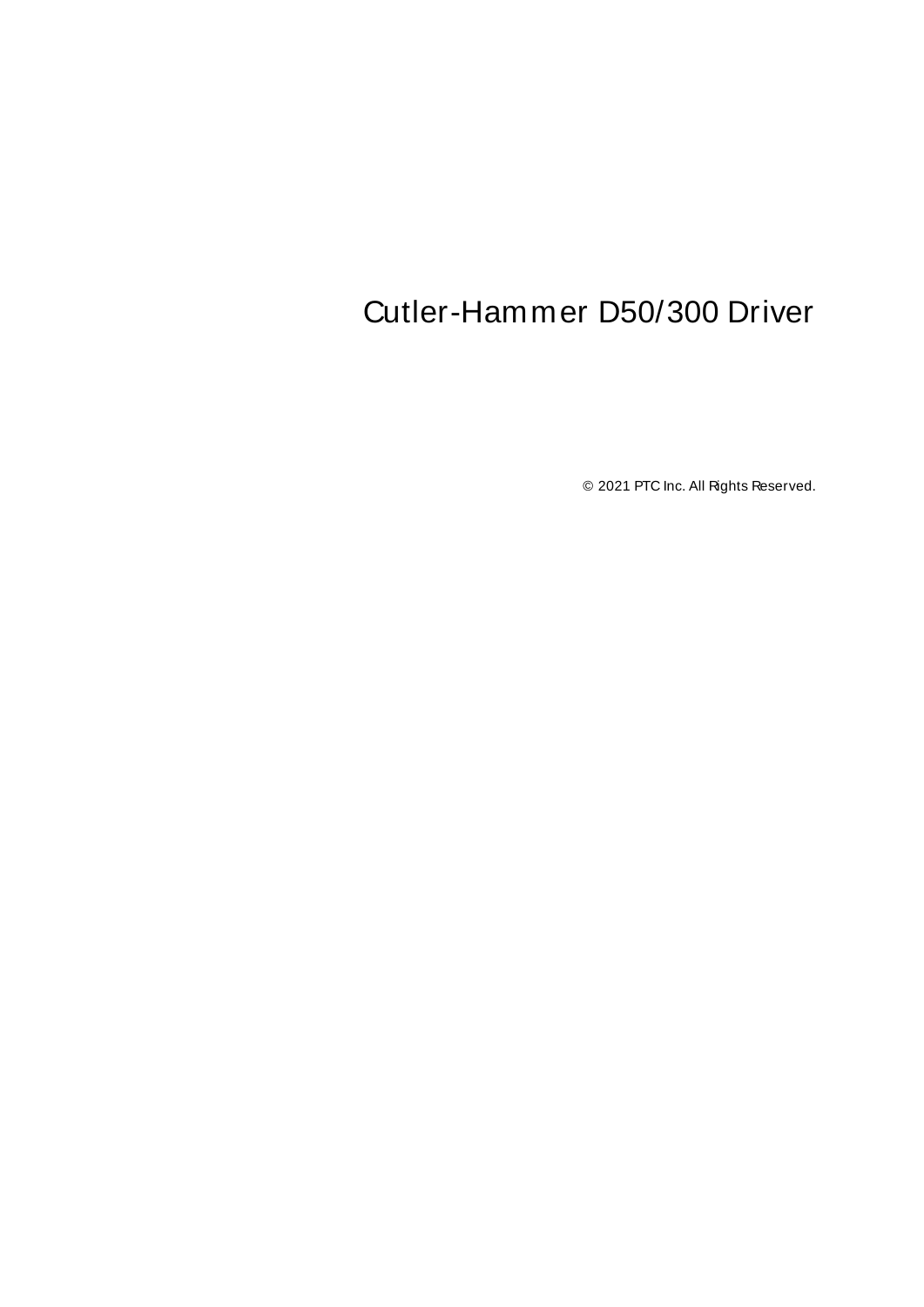# <span id="page-1-0"></span>Table of Contents

| Data Types Description manufacture and the control of the USA of the USA of the USA of the USA of the USA of t        |  |
|-----------------------------------------------------------------------------------------------------------------------|--|
|                                                                                                                       |  |
|                                                                                                                       |  |
|                                                                                                                       |  |
|                                                                                                                       |  |
|                                                                                                                       |  |
|                                                                                                                       |  |
|                                                                                                                       |  |
| Address' <address>' is out of range for the specified device or register  23</address>                                |  |
| Device address ' <address>' is not supported by model '<model name="">' 23</model></address>                          |  |
|                                                                                                                       |  |
|                                                                                                                       |  |
|                                                                                                                       |  |
|                                                                                                                       |  |
|                                                                                                                       |  |
|                                                                                                                       |  |
|                                                                                                                       |  |
|                                                                                                                       |  |
|                                                                                                                       |  |
| Bad address in block [ <start address=""> to <end address="">] on device '<device name="">' 26</device></end></start> |  |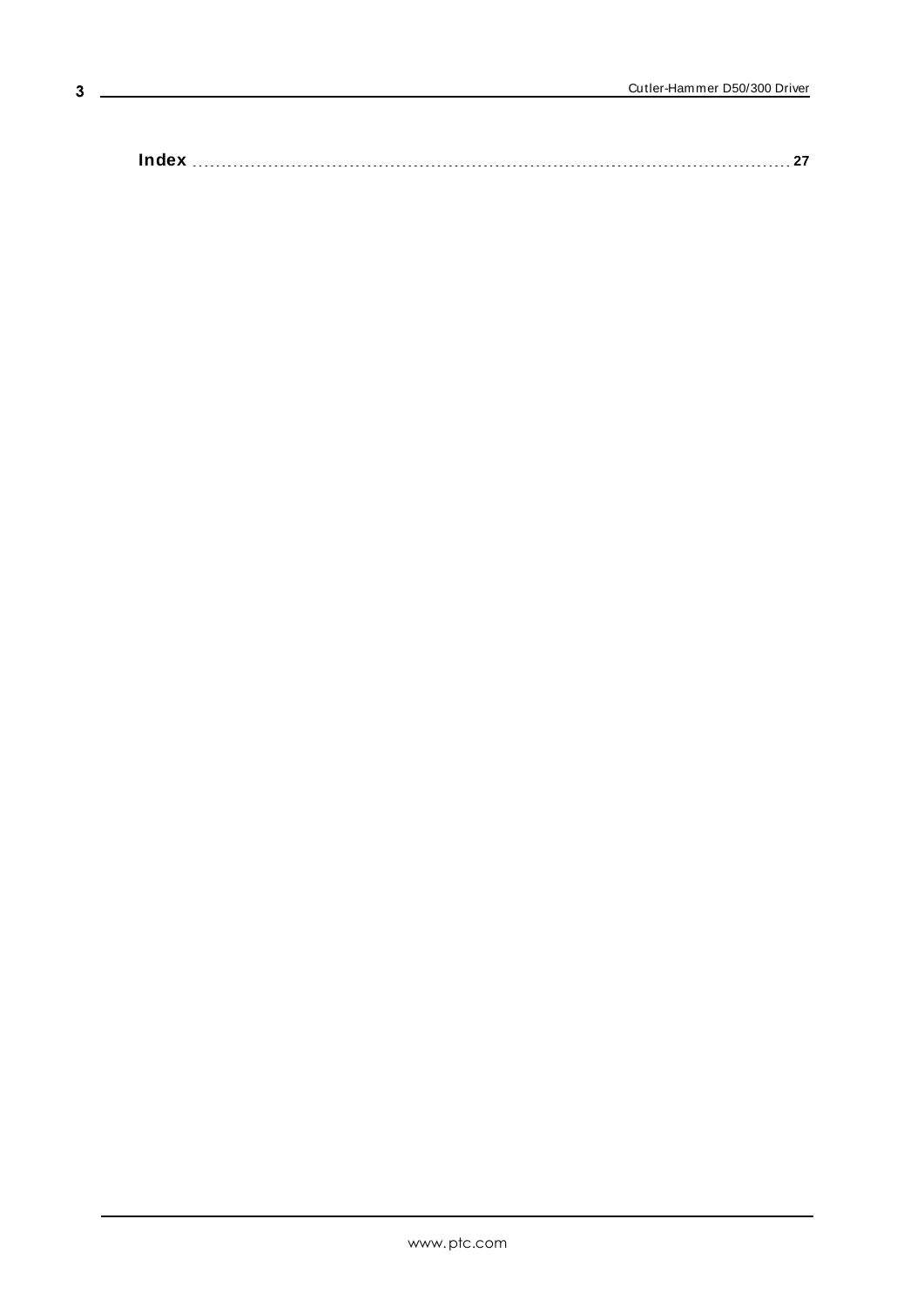## <span id="page-3-0"></span>**Help Contents**

Help version 1.030

#### **CONTENTS**

**[Overview](#page-4-0)** What is the Cutler-Hammer D50/300 Driver?

**[Setup](#page-5-0)** How do I configure a device for use with this driver?

**Data Types [Description](#page-16-0)** What data types does this driver support?

# **Address [Descriptions](#page-17-0)**

How do I address a data location on a Cutler-Hammer D50/300 device?

#### **Error [Descriptions](#page-21-0)**

What error messages does the Cutler-Hammer D50/300 Driver produce?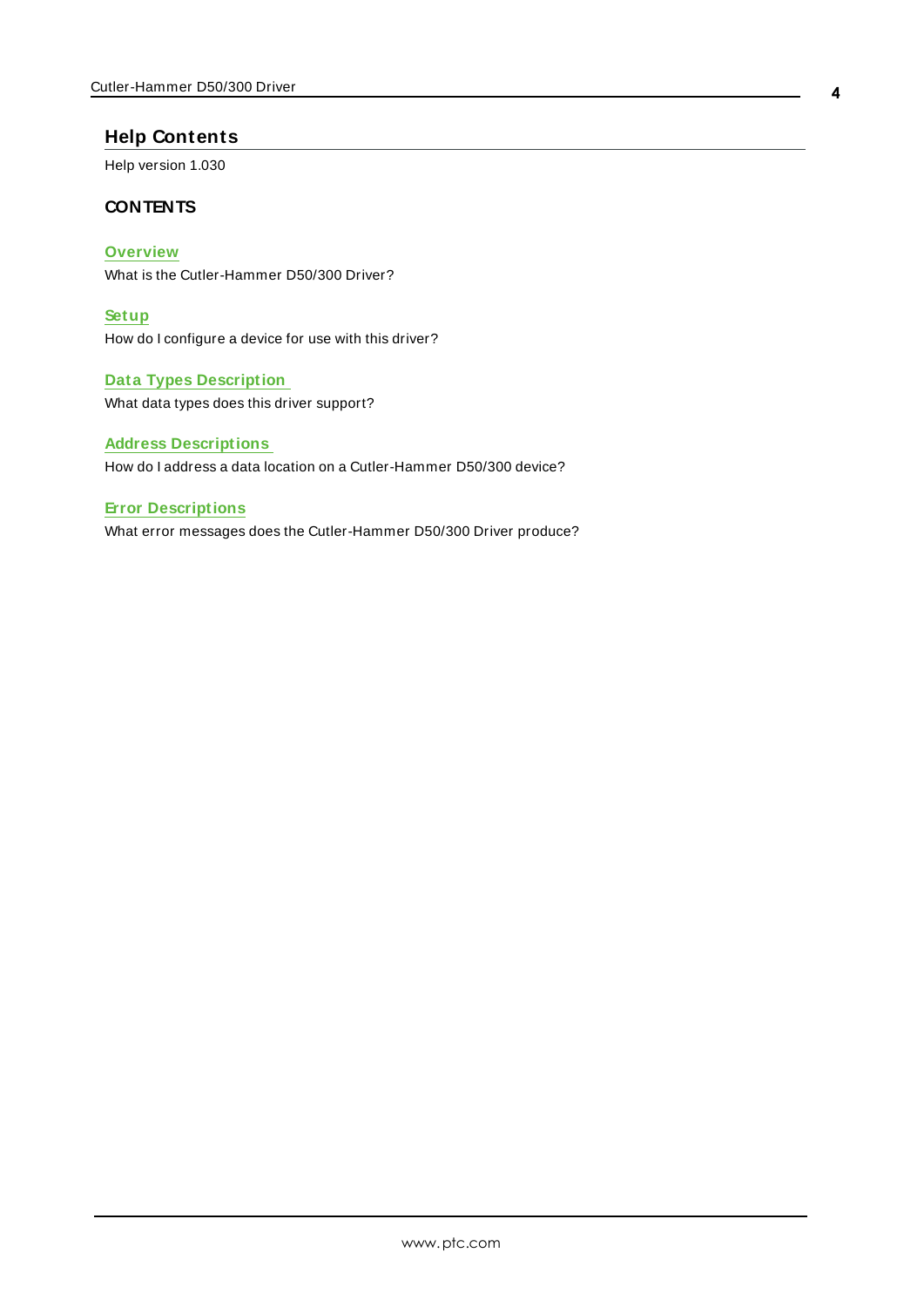# <span id="page-4-1"></span>**Overview**

The Cutler-Hammer D50/300 Driver provides a reliable way to connect Cutler-Hammer D50/300 devices to OPC client applications; including HMI, SCADA, Historian, MES, ERP, and countless custom applications. It supports Cutler-Hammer D50 and D300 devices in addition to Allen Bradley OEMax devices.

<span id="page-4-0"></span>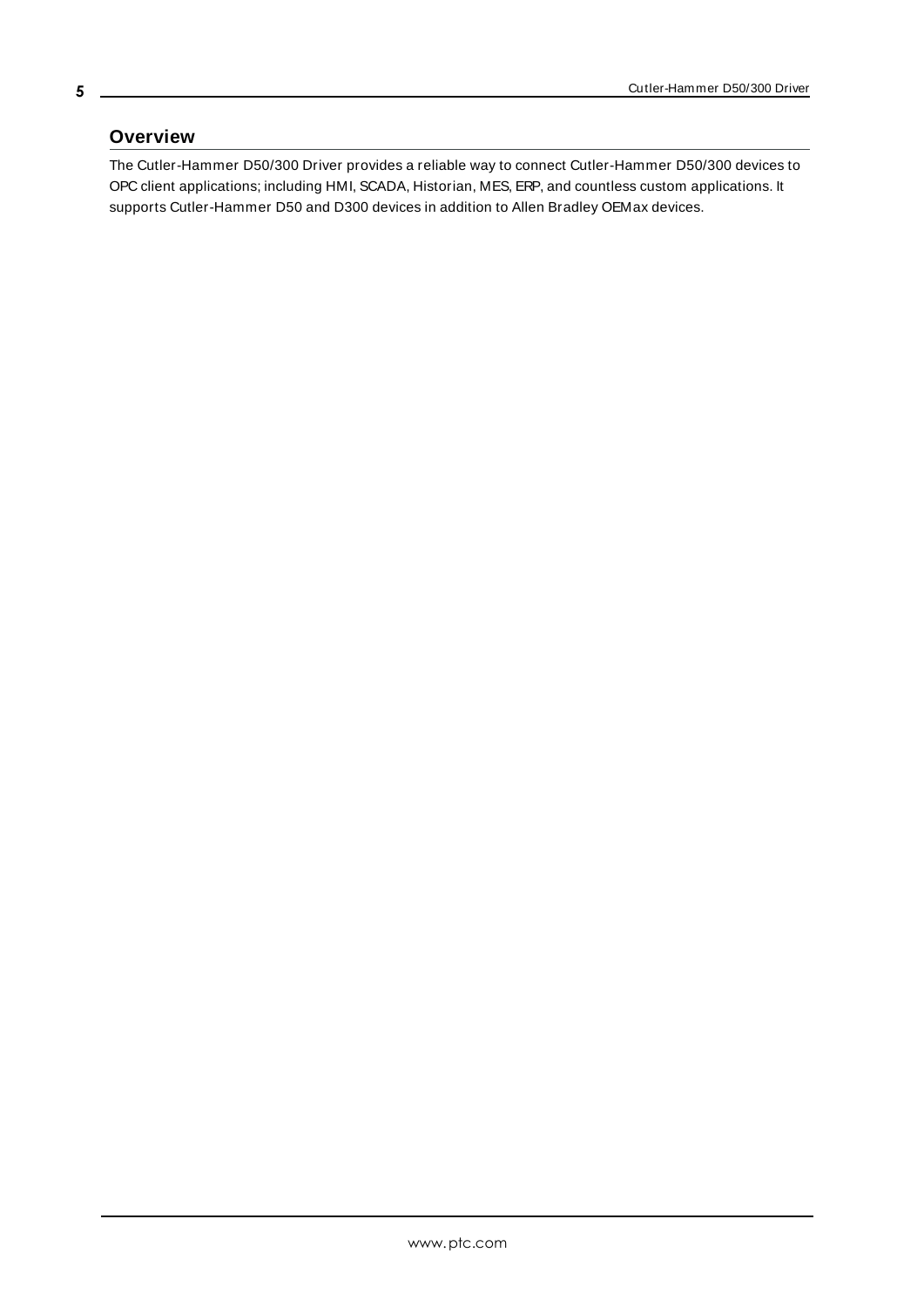#### <span id="page-5-0"></span>**Setup**

#### **Supported Devices**

D50, D300, and OEMax Programmable Controllers

#### <span id="page-5-4"></span>**Communication Protocol**

Cutler-Hammer Hex Mode Two Step and Four Step Protocol

## <span id="page-5-1"></span>**Supported Communication Parameters**

<span id="page-5-7"></span><span id="page-5-5"></span><span id="page-5-2"></span>Baud Rate: 1200, 2400, 9600, 19200, or 38400 Parity: None, Even, or Odd Data Bits: 5, 6, 7 or 8 Stop Bits: 1 or 2

<span id="page-5-3"></span>**Note**: Not all devices support every listed configuration.

#### **Channel and Device Limits**

The maximum number of channels supported by this driver is 100. The maximum number of devices supported by this driver is 255 per channel. Valid device IDs range from 1 to 255.

#### <span id="page-5-6"></span>**Flow Control**

When using an RS-232/RS-485 converter, the type of flow control that is required depends on the converter's needs. Some converters do not require any flow control, whereas others require RTSflow. To determine flow requirements, refer to the converter's documentation. An RS485 converter that provides automatic flow control is recommended.

**Note:** When using the manufacturer's supplied communications cable, it is sometimes necessary to choose a flow control setting of **RTS**or **RTS Always** under the Channel Properties.

When communicating with a Cutler-Hammer D50 or D300, it is recommended that an RS-485 converter that supports automatic flow control be used. This converter should automatically switch between transmit and receive mode when its control jumper is set to SD mode.

**See Also: [Settings](#page-15-0)**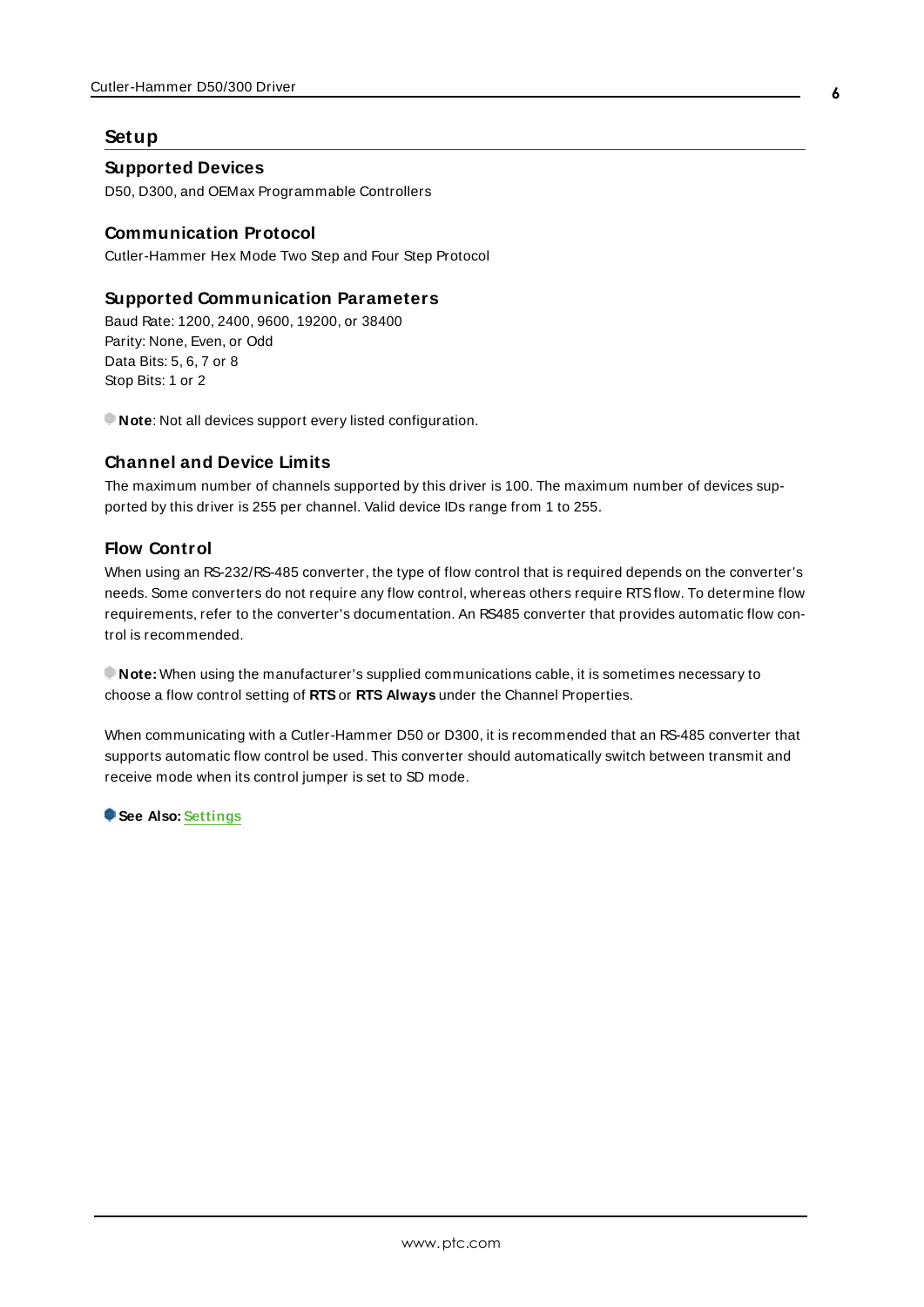# <span id="page-6-0"></span>**Channel Properties — General**

This server supports the use of multiple simultaneous communications drivers. Each protocol or driver used in a server project is called a channel. A server project may consist of many channels with the same communications driver or with unique communications drivers. A channel acts as the basic building block of an OPC link. This group is used to specify general channel properties, such as the identification attributes and operating mode.

| <b>Property Groups</b>          | <b>Identification</b><br>$\blacksquare$ |                |
|---------------------------------|-----------------------------------------|----------------|
| <b>General</b>                  | Name                                    |                |
|                                 | Description                             |                |
| Write Optimizations<br>Advanced | Driver                                  |                |
|                                 | Diagnostics<br>$\overline{}$            |                |
|                                 | <b>Diagnostics Capture</b>              | <b>Disable</b> |

## **Identification**

**Name**: Specify the user-defined identity of this channel. In each server project, each channel name must be unique. Although names can be up to 256 characters, some client applications have a limited display window when browsing the OPC server's tag space. The channel name is part of the OPC browser information. The property is required for creating a channel.

For information on reserved characters, refer to "How To... Properly Name a Channel, Device, Tag, and Tag Group" in the server help.

**Description**: Specify user-defined information about this channel.

Many of these properties, including Description, have an associated system tag.

**Driver**: Specify the protocol / driver for this channel. This property specifies the device driver that was selected during channel creation. It is a disabled setting in the channel properties. The property is required for creating a channel.

**Note**: With the server's online full-time operation, these properties can be changed at any time. This includes changing the channel name to prevent clients from registering data with the server. If a client has already acquired an item from the server before the channel name is changed, the items are unaffected. If, after the channel name has been changed, the client application releases the item and attempts to reacquire using the old channel name, the item is not accepted. Changes to the properties should not be made once a large client application has been developed. Utilize proper user role and privilege management to prevent operators from changing properties or accessing server features.

## **Diagnostics**

**Diagnostics Capture**: When enabled, this option makes the channel's diagnostic information available to OPC applications. Because the server's diagnostic features require a minimal amount of overhead processing, it is recommended that they be utilized when needed and disabled when not. The default is disabled.

**Note:** This property is not available if the driver does not support diagnostics.

<span id="page-6-1"></span>For more information, refer to "Communication Diagnostics" and "Statistics Tags" in the server help.

# **Channel Properties — Serial Communications**

Serial communication properties are available to serial drivers and vary depending on the driver, connection type, and options selected. Below is a superset of the possible properties.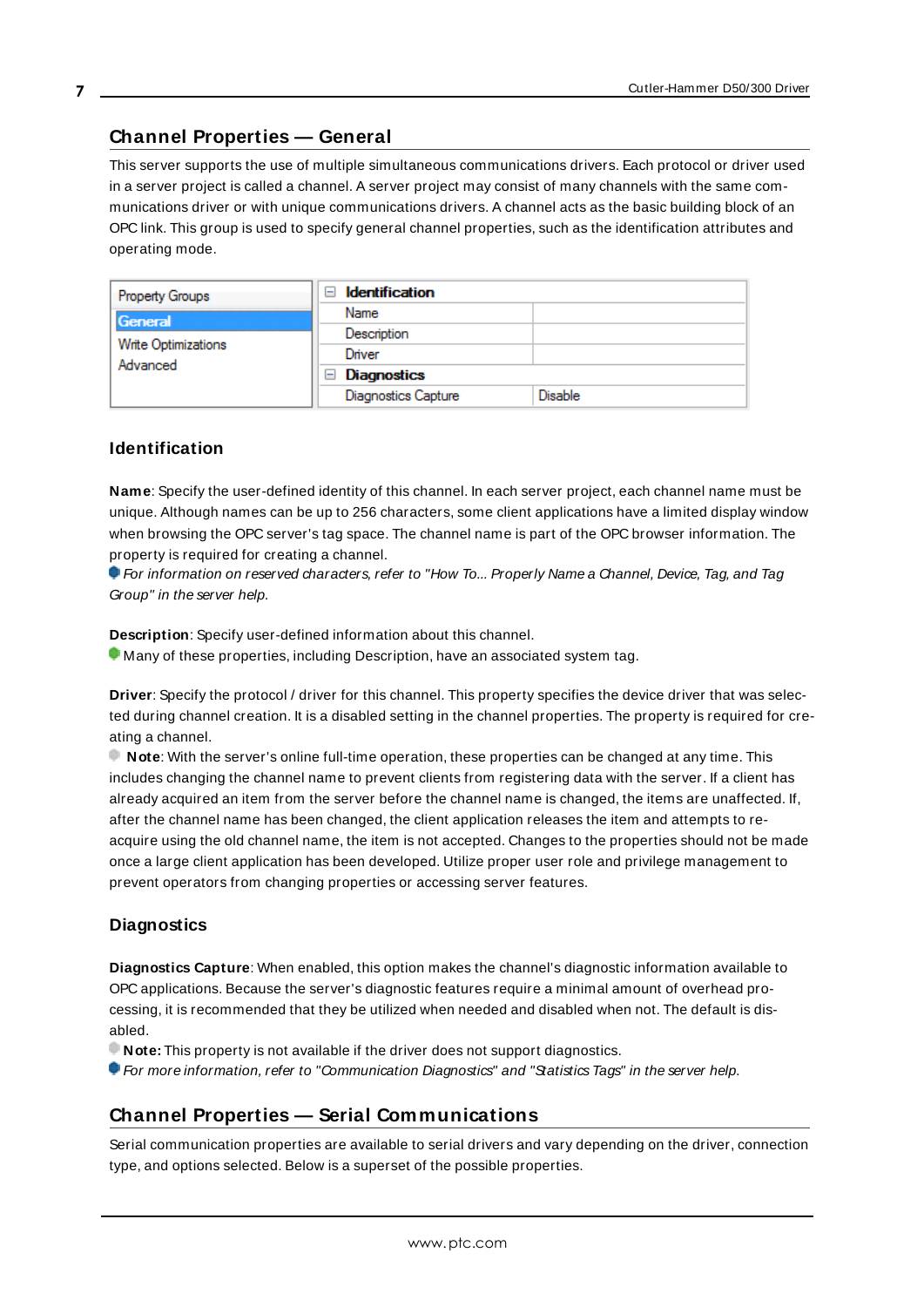Click to jump to one of the sections: **[Connection](#page-7-0) Type**, **Serial Port [Settings](#page-7-1)** or **[Ethernet](#page-8-0) Settings**, and **[Operational](#page-8-1) Behavior**.

**Note**: With the server's online full-time operation, these properties can be changed at any time. Utilize proper user role and privilege management to prevent operators from changing properties or accessing server features.

| Property Groups              | <b>Connection Type</b><br>$-$      |                   |  |
|------------------------------|------------------------------------|-------------------|--|
| General                      | Physical Medium                    | <b>COM Port</b>   |  |
| <b>Serial Communications</b> | <b>Serial Port Settings</b><br>$=$ |                   |  |
| <b>Write Optimizations</b>   | COM ID                             | 39                |  |
| Advanced                     | <b>Baud Rate</b>                   | 19200             |  |
|                              | Data Bits                          | 8                 |  |
|                              | Parity                             | None              |  |
|                              | Stop Bits                          |                   |  |
|                              | <b>Flow Control</b>                | <b>RTS Always</b> |  |
|                              | <b>Operational Behavior</b><br>$-$ |                   |  |
|                              | Report Communication Errors        | Enable            |  |
|                              | Close Idle Connection              | Enable            |  |
|                              | Idle Time to Close (s)             | 15                |  |

#### <span id="page-7-0"></span>**Connection Type**

**Physical Medium**: Choose the type of hardware device for data communications. Options include COM Port, None, Modem, and Ethernet Encapsulation. The default is COM Port.

- <sup>l</sup> **None**: Select None to indicate there is no physical connection, which displays the **[Operation](#page-9-1) with no [Communications](#page-9-1)** section.
- <sup>l</sup> **COM Port**: Select Com Port to display and configure the **Serial Port [Settings](#page-7-1)** section.
- **Modem**: Select Modem if phone lines are used for communications, which are configured in the **Modem [Settings](#page-8-2)** section.
- **Ethernet Encap.**: Select if Ethernet Encapsulation is used for communications, which displays the **[Ethernet](#page-8-0) Settings** section.
- **Shared**: Verify the connection is correctly identified as sharing the current configuration with another channel. This is a read-only property.

## <span id="page-7-1"></span>**Serial Port Settings**

**COM ID**: Specify the Communications ID to be used when communicating with devices assigned to the channel. The valid range is 1 to 9991 to 16. The default is 1.

**Baud Rate**: Specify the baud rate to be used to configure the selected communications port.

**Data Bits**: Specify the number of data bits per data word. Options include 5, 6, 7, or 8.

**Parity**: Specify the type of parity for the data. Options include Odd, Even, or None.

**Stop Bits**: Specify the number of stop bits per data word. Options include 1 or 2.

Flow Control: Select how the RTS and DTR control lines are utilized. Flow control is required to communicate with some serial devices. Options are: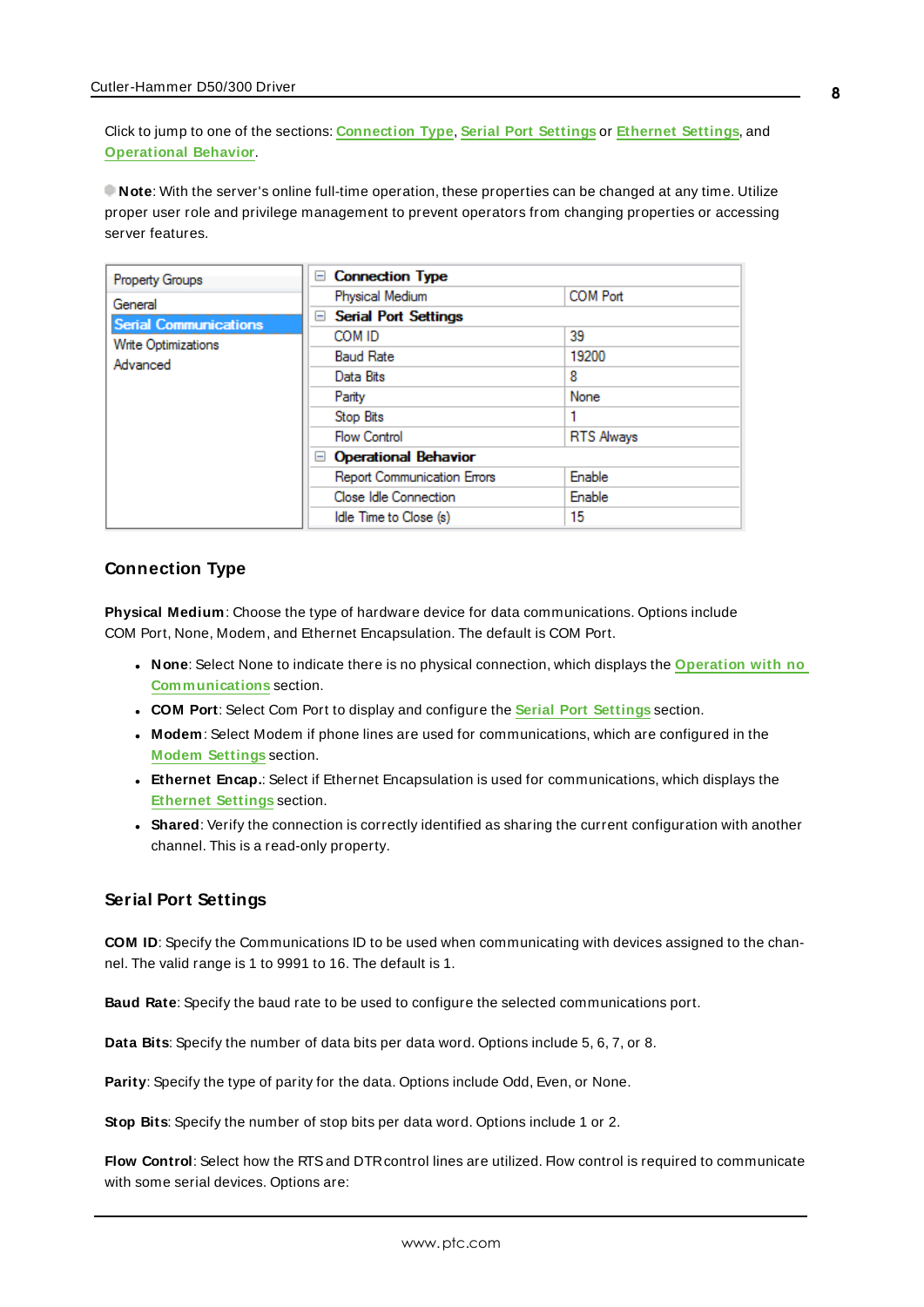- **None:** This option does not toggle or assert control lines.
- **DTR:** This option asserts the DTR line when the communications port is opened and remains on.
- RTS: This option specifies that the RTS line is high if bytes are available for transmission. After all buffered bytes have been sent, the RTSline is low. This is normally used with RS232/RS485 converter hardware.
- **RTS, DTR:** This option is a combination of DTR and RTS.
- <sup>l</sup> **RTS Always**: This option asserts the RTSline when the communication port is opened and remains on.
- <sup>l</sup> **RTS Manual**: This option asserts the RTSline based on the timing properties entered for RTSLine Control. It is only available when the driver supports manual RTSline control (or when the properties are shared and at least one of the channels belongs to a driver that provides this support). RTS Manual adds an **RTS Line Control** property with options as follows:
	- **Raise**: This property specifies the amount of time that the RTS line is raised prior to data transmission. The valid range is 0 to 9999 milliseconds. The default is 10 milliseconds.
	- **Drop**: This property specifies the amount of time that the RTS line remains high after data transmission. The valid range is 0 to 9999 milliseconds. The default is 10 milliseconds.
	- **Poll Delay:** This property specifies the amount of time that polling for communications is delayed. The valid range is 0 to 9999. The default is 10 milliseconds.

**Tip**: When using two-wire RS-485, "echoes" may occur on the communication lines. Since this communication does not support echo suppression, it is recommended that echoes be disabled or a RS-485 converter be used.

## <span id="page-8-1"></span>**Operational Behavior**

- <sup>l</sup> **Report Communication Errors**: Enable or disable reporting of low-level communications errors. When enabled, low-level errors are posted to the Event Log as they occur. When disabled, these same errors are not posted even though normal request failures are. The default is Enable.
- <sup>l</sup> **Close Idle Connection**: Choose to close the connection when there are no longer any tags being referenced by a client on the channel. The default is Enable.
- <sup>l</sup> **Idle Time to Close**: Specify the amount of time that the server waits once all tags have been removed before closing the COM port. The default is 15 seconds.

#### <span id="page-8-0"></span>**Ethernet Settings**

**Note**: Not all serial drivers support Ethernet Encapsulation. If this group does not appear, the functionality is not supported.

Ethernet Encapsulation provides communication with serial devices connected to terminal servers on the Ethernet network. A terminal server is essentially a virtual serial port that converts TCP/IP messages on the Ethernet network to serial data. Once the message has been converted, users can connect standard devices that support serial communications to the terminal server. The terminal server's serial port must be properly configured to match the requirements of the serial device to which it is attached. For more information, refer to "Using Ethernet Encapsulation" in the server help.

- **Network Adapter**: Indicate a network adapter to bind for Ethernet devices in this channel. Choose a network adapter to bind to or allow the OSto select the default.
	- Specific drivers may display additional Ethernet Encapsulation properties. For more information, refer to **Channel Properties — Ethernet Encapsulation**.

## <span id="page-8-2"></span>**Modem Settings**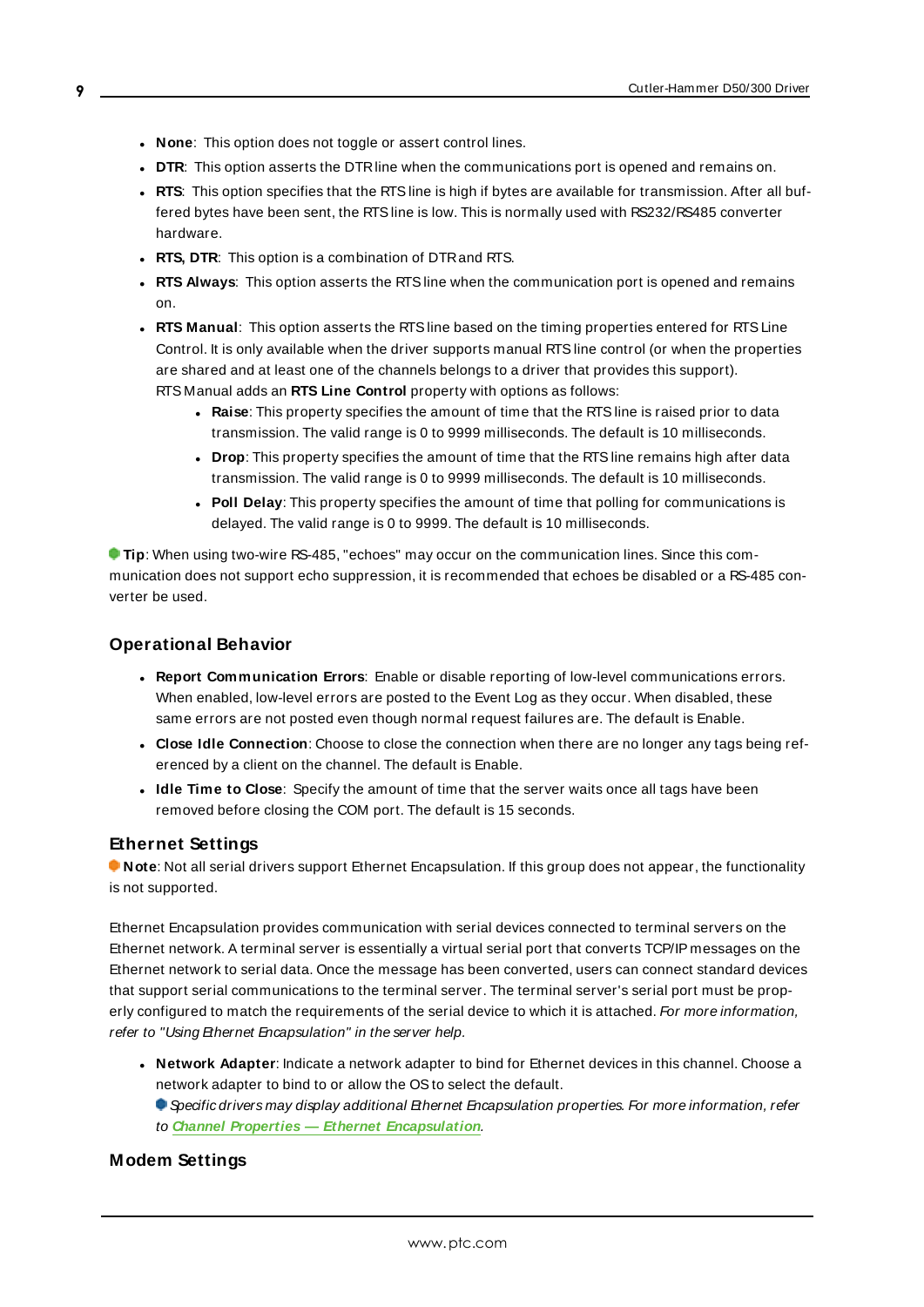- **Modem**: Specify the installed modem to be used for communications.
- **Connect Timeout**: Specify the amount of time to wait for connections to be established before failing a read or write. The default is 60 seconds.
- <sup>l</sup> **Modem Properties**: Configure the modem hardware. When clicked, it opens vendor-specific modem properties.
- **Auto-Dial**: Enables the automatic dialing of entries in the Phonebook. The default is Disable. For more information, refer to "Modem Auto-Dial" in the server help.
- <sup>l</sup> **Report Communication Errors**: Enable or disable reporting of low-level communications errors. When enabled, low-level errors are posted to the Event Log as they occur. When disabled, these same errors are not posted even though normal request failures are. The default is Enable.
- **Close Idle Connection**: Choose to close the modem connection when there are no longer any tags being referenced by a client on the channel. The default is Enable.
- <sup>l</sup> **Idle Time to Close**: Specify the amount of time that the server waits once all tags have been removed before closing the modem connection. The default is 15 seconds.

#### <span id="page-9-1"></span>**Operation with no Communications**

**Read Processing**: Select the action to be taken when an explicit device read is requested. Options include Ignore and Fail. Ignore does nothing; Fail provides the client with an update that indicates failure. The default setting is Ignore.

# <span id="page-9-0"></span>**Channel Properties — Write Optimizations**

The server must ensure that the data written from the client application gets to the device on time. Given this goal, the server provides optimization properties to meet specific needs or improve application responsiveness.

| <b>Property Groups</b>     | $\Box$ Write Optimizations |                                      |
|----------------------------|----------------------------|--------------------------------------|
| General                    | <b>Optimization Method</b> | Write Only Latest Value for All Tags |
|                            | Duty Cycle                 |                                      |
| <b>Write Optimizations</b> |                            |                                      |

#### **Write Optimizations**

**Optimization Method**: Controls how write data is passed to the underlying communications driver. The options are:

- <sup>l</sup> **Write All Values for All Tags**: This option forces the server to attempt to write every value to the controller. In this mode, the server continues to gather write requests and add them to the server's internal write queue. The server processes the write queue and attempts to empty it by writing data to the device as quickly as possible. This mode ensures that everything written from the client applications is sent to the target device. This mode should be selected if the write operation order or the write item's content must uniquely be seen at the target device.
- <sup>l</sup> **Write Only Latest Value for Non-Boolean Tags**: Many consecutive writes to the same value can accumulate in the write queue due to the time required to actually send the data to the device. If the server updates a write value that has already been placed in the write queue, far fewer writes are needed to reach the same final output value. In this way, no extra writes accumulate in the server's queue. When the user stops moving the slide switch, the value in the device is at the correct value at virtually the same time. As the mode states, any value that is not a Boolean value is updated in the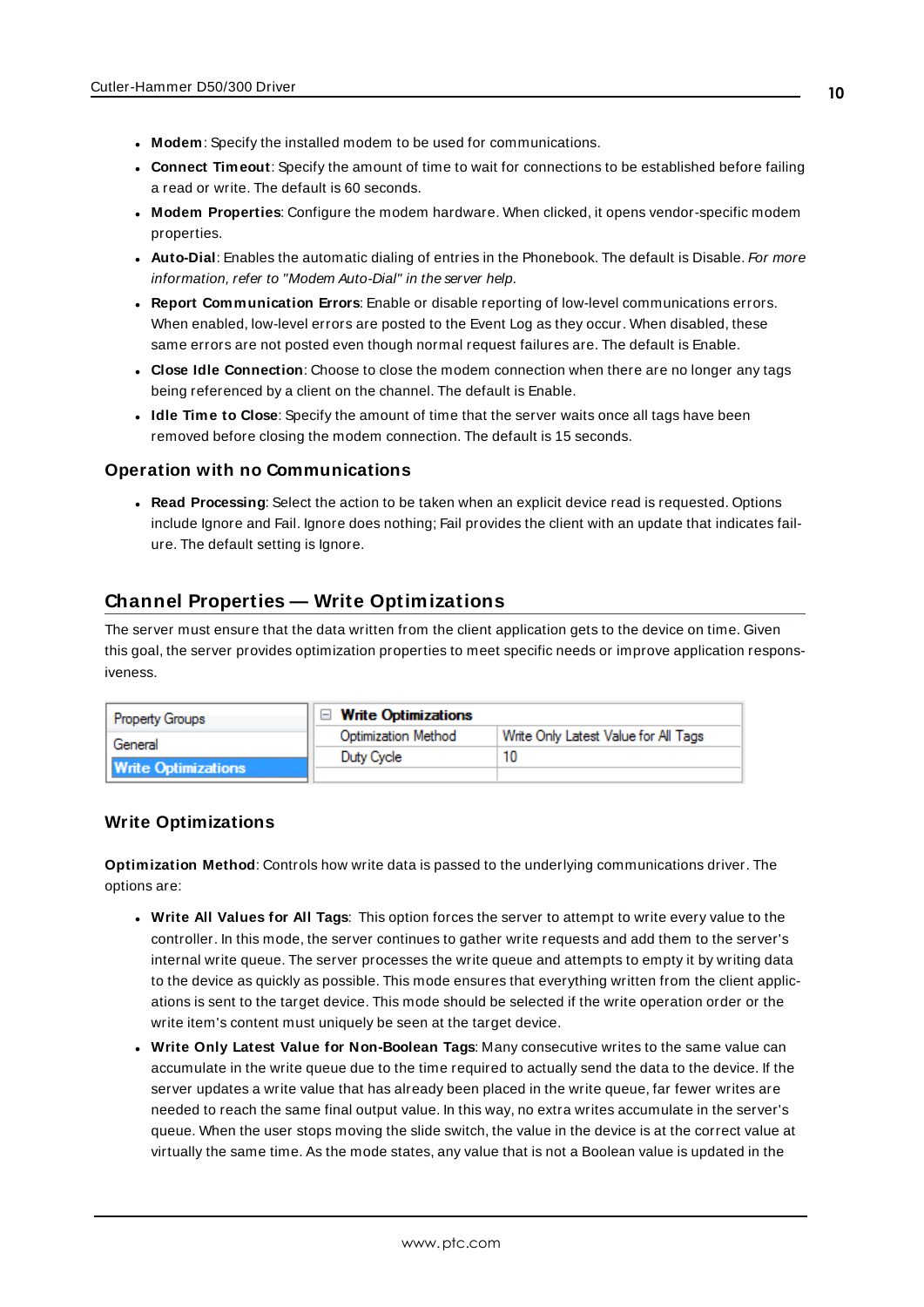server's internal write queue and sent to the device at the next possible opportunity. This can greatly improve the application performance.

**Note**: This option does not attempt to optimize writes to Boolean values. It allows users to optimize the operation of HMI data without causing problems with Boolean operations, such as a momentary push button.

**• Write Only Latest Value for All Tags**: This option takes the theory behind the second optimization mode and applies it to all tags. It is especially useful if the application only needs to send the latest value to the device. This mode optimizes all writes by updating the tags currently in the write queue before they are sent. This is the default mode.

**Duty Cycle**: is used to control the ratio of write to read operations. The ratio is always based on one read for every one to ten writes. The duty cycle is set to ten by default, meaning that ten writes occur for each read operation. Although the application is performing a large number of continuous writes, it must be ensured that read data is still given time to process. A setting of one results in one read operation for every write operation. If there are no write operations to perform, reads are processed continuously. This allows optimization for applications with continuous writes versus a more balanced back and forth data flow. **Note**: It is recommended that the application be characterized for compatibility with the write optimization enhancements before being used in a production environment.

# <span id="page-10-0"></span>**Channel Properties — Advanced**

This group is used to specify advanced channel properties. Not all drivers support all properties; so the Advanced group does not appear for those devices.

| <b>Property Groups</b> | Non-Normalized Float Handling |                   |
|------------------------|-------------------------------|-------------------|
| General                | <b>Floating-Point Values</b>  | Replace with Zero |
| Write Optimizations    | <b>Inter-Device Delay</b>     |                   |
| Advanced               | Inter-Device Delay (ms)       |                   |
|                        |                               |                   |

**Non-Normalized Float Handling**: A non-normalized value is defined as Infinity, Not-a-Number (NaN), or as a Denormalized Number. The default is Replace with Zero. Drivers that have native float handling may default to Unmodified. Non-normalized float handling allows users to specify how a driver handles non-normalized IEEE-754 floating point data. Descriptions of the options are as follows:

- <sup>l</sup> **Replace with Zero**: This option allows a driver to replace non-normalized IEEE-754 floating point values with zero before being transferred to clients.
- <sup>l</sup> **Unmodified**: This option allows a driver to transfer IEEE-754 denormalized, normalized, non-number, and infinity values to clients without any conversion or changes.

**Note:** This property is not available if the driver does not support floating-point values or if it only supports the option that is displayed. According to the channel's float normalization setting, only real-time driver tags (such as values and arrays) are subject to float normalization. For example, EFM data is not affected by this setting.

For more information on the floating-point values, refer to "How To ... Work with Non-Normalized Floating-Point Values" in the server help.

**Inter-Device Delay**: Specify the amount of time the communications channel waits to send new requests to the next device after data is received from the current device on the same channel. Zero (0) disables the delay.

**Note:** This property is not available for all drivers, models, and dependent settings.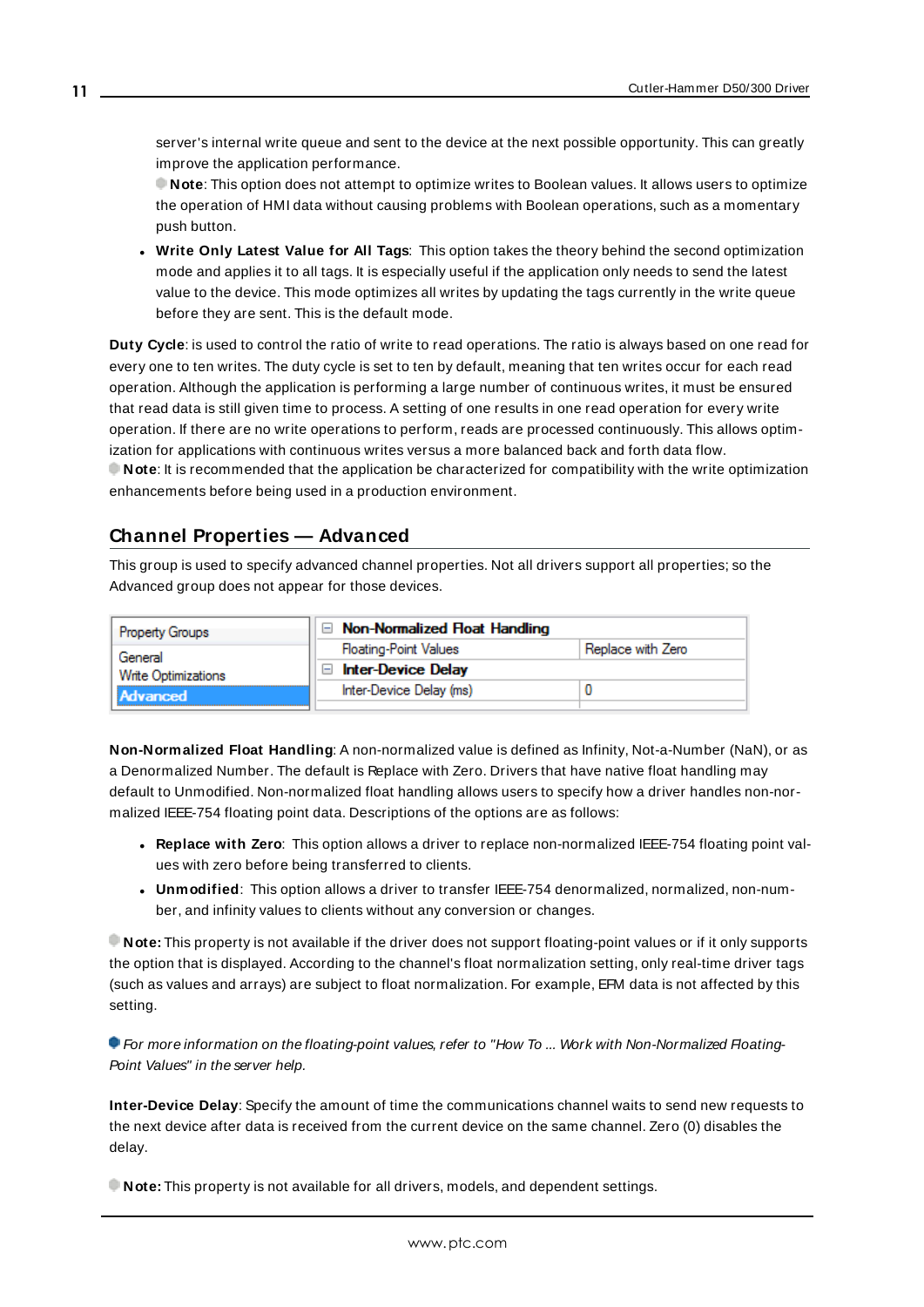# <span id="page-11-0"></span>**Device Properties — General**

A device represents a single target on a communications channel. If the driver supports multiple controllers, users must enter a device ID for each controller.

| <b>Property Groups</b> | <b>Identification</b><br>$=$ |         |
|------------------------|------------------------------|---------|
| General                | Name                         |         |
| Scan Mode              | Description                  |         |
|                        | Channel Assignment           |         |
|                        | Driver                       |         |
|                        | Model                        |         |
|                        | <b>ID</b> Format             | Decimal |
|                        | ID                           |         |

#### <span id="page-11-5"></span>**Identification**

**Name**: Specify the name of the device. It is a logical user-defined name that can be up to 256 characters long and may be used on multiple channels.

**Note**: Although descriptive names are generally a good idea, some OPC client applications may have a limited display window when browsing the OPC server's tag space. The device name and channel name become part of the browse tree information as well. Within an OPC client, the combination of channel name and device name would appear as "ChannelName.DeviceName".

For more information, refer to "How To... Properly Name a Channel, Device, Tag, and Tag Group" in server help.

**Description**: Specify the user-defined information about this device.

<span id="page-11-1"></span> $\bullet$  Many of these properties, including Description, have an associated system tag.

<span id="page-11-2"></span>**Channel Assignment**: Specify the user-defined name of the channel to which this device currently belongs.

<span id="page-11-4"></span>**Driver**: Selected protocol driver for this device.

**Model**: Specify the type of device that is associated with this ID. The contents of the drop-down menu depend on the type of communications driver being used. Models that are not supported by a driver are disabled. If the communications driver supports multiple device models, the model selection can only be changed when there are no client applications connected to the device.

**Note:** If the communication driver supports multiple models, users should try to match the model selection to the physical device. If the device is not represented in the drop-down menu, select a model that conforms closest to the target device. Some drivers support a model selection called "Open," which allows users to communicate without knowing the specific details of the target device. For more information, refer to the driver help documentation.

<span id="page-11-3"></span>**ID**: Specify the device's driver-specific station or node. The type of ID entered depends on the communications driver being used. For many communication drivers, the ID is a numeric value. Drivers that support a Numeric ID provide users with the option to enter a numeric value whose format can be changed to suit the needs of the application or the characteristics of the selected communications driver. The format is set by the driver by default. Options include Decimal, Octal, and Hexadecimal.

**Note**: If the driver is Ethernet-based or supports an unconventional station or node name, the device's TCP/IPaddress may be used as the device ID. TCP/IPaddresses consist of four values that are separated by periods, with each value in the range of 0 to 255. Some device IDs are string based. There may be additional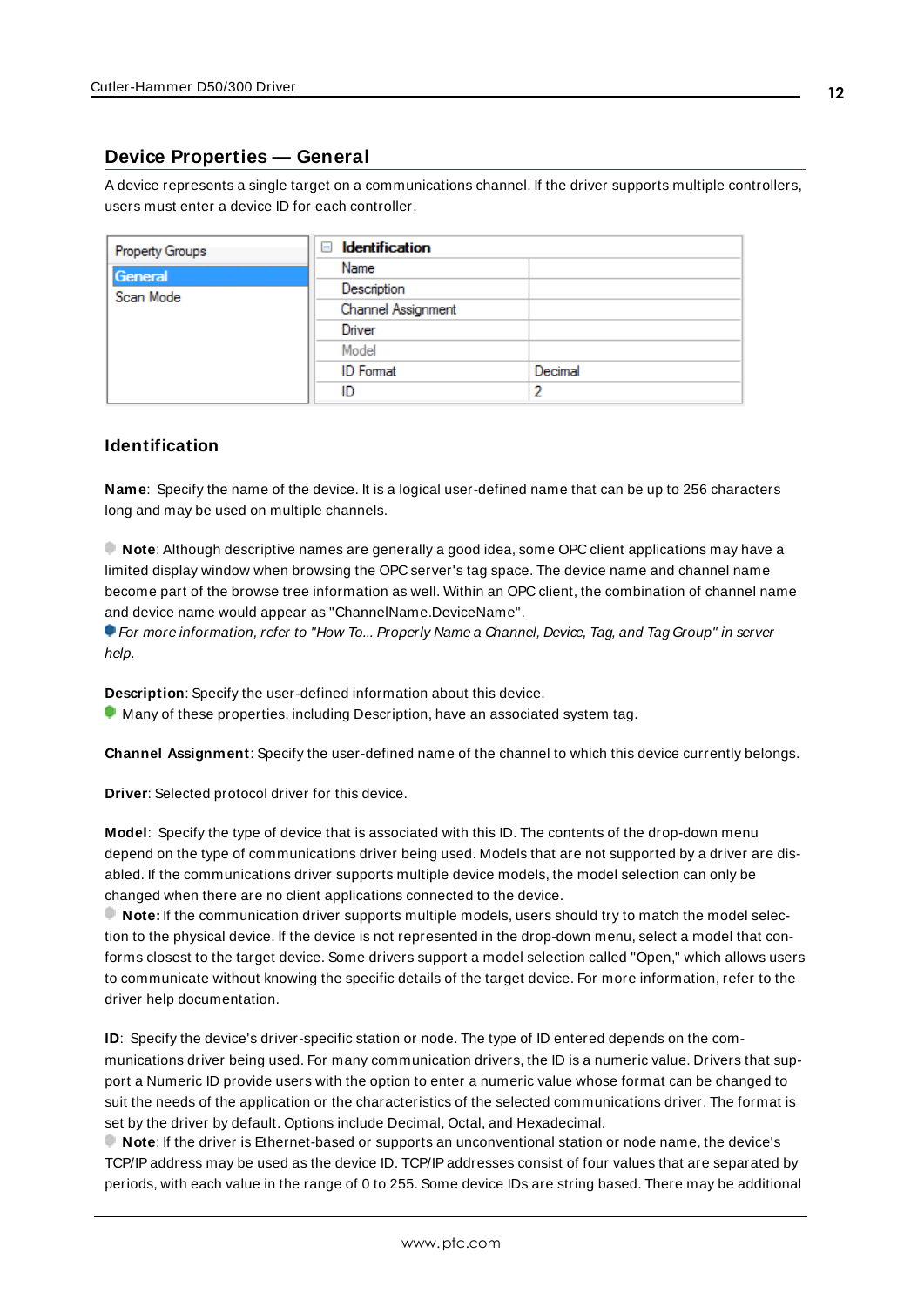properties to configure within the ID field, depending on the driver. For more information, refer to the driver's help documentation.

# <span id="page-12-0"></span>**Operating Mode**

| <b>Property Groups</b> | Identification        |        |
|------------------------|-----------------------|--------|
| General                | $\Box$ Operating Mode |        |
| Scan Mode              | Data Collection       | Enable |
|                        | Simulated             | No     |

<span id="page-12-2"></span>**Data Collection**: This property controls the device's active state. Although device communications are enabled by default, this property can be used to disable a physical device. Communications are not attempted when a device is disabled. From a client standpoint, the data is marked as invalid and write operations are not accepted. This property can be changed at any time through this property or the device system tags.

<span id="page-12-4"></span>**Simulated**: Place the device into or out of Simulation Mode. In this mode, the driver does not attempt to communicate with the physical device, but the server continues to return valid OPC data. Simulated stops physical communications with the device, but allows OPC data to be returned to the OPC client as valid data. While in Simulation Mode, the server treats all device data as reflective: whatever is written to the simulated device is read back and each OPC item is treated individually. The item's memory map is based on the group Update Rate. The data is not saved if the server removes the item (such as when the server is reinitialized). The default is No.

**Notes:**

- 1. This System tag (Simulated) is read only and cannot be written to for runtime protection. The System tag allows this property to be monitored from the client.
- 2. In Simulation mode, the item's memory map is based on client update rate(s) (Group Update Rate for OPC clients or Scan Rate for native and DDEinterfaces). This means that two clients that reference the same item with different update rates return different data.

 Simulation Mode is for test and simulation purposes only. It should never be used in a production environment.

# <span id="page-12-1"></span>**Device Properties — Scan Mode**

The Scan Mode specifies the subscribed-client requested scan rate for tags that require device communications. Synchronous and asynchronous device reads and writes are processed as soon as possible; unaffected by the Scan Mode properties.

| <b>Property Groups</b> | Scan Mode                  |                                      |
|------------------------|----------------------------|--------------------------------------|
| General                | Scan Mode                  | Respect Client-Specified Scan Rate v |
| Scan Mode              | Initial Updates from Cache | Disable                              |
|                        |                            |                                      |

<span id="page-12-3"></span>**Scan Mode**: Specify how tags in the device are scanned for updates sent to subscribing clients. Descriptions of the options are:

- <sup>l</sup> **Respect Client-Specified Scan Rate**: This mode uses the scan rate requested by the client.
- <sup>l</sup> **Request Data No Faster than Scan Rate**: This mode specifies the value set as the maximum scan rate. The valid range is 10 to 99999990 milliseconds. The default is 1000 milliseconds.

**Note**: When the server has an active client and items for the device and the scan rate value is

**13**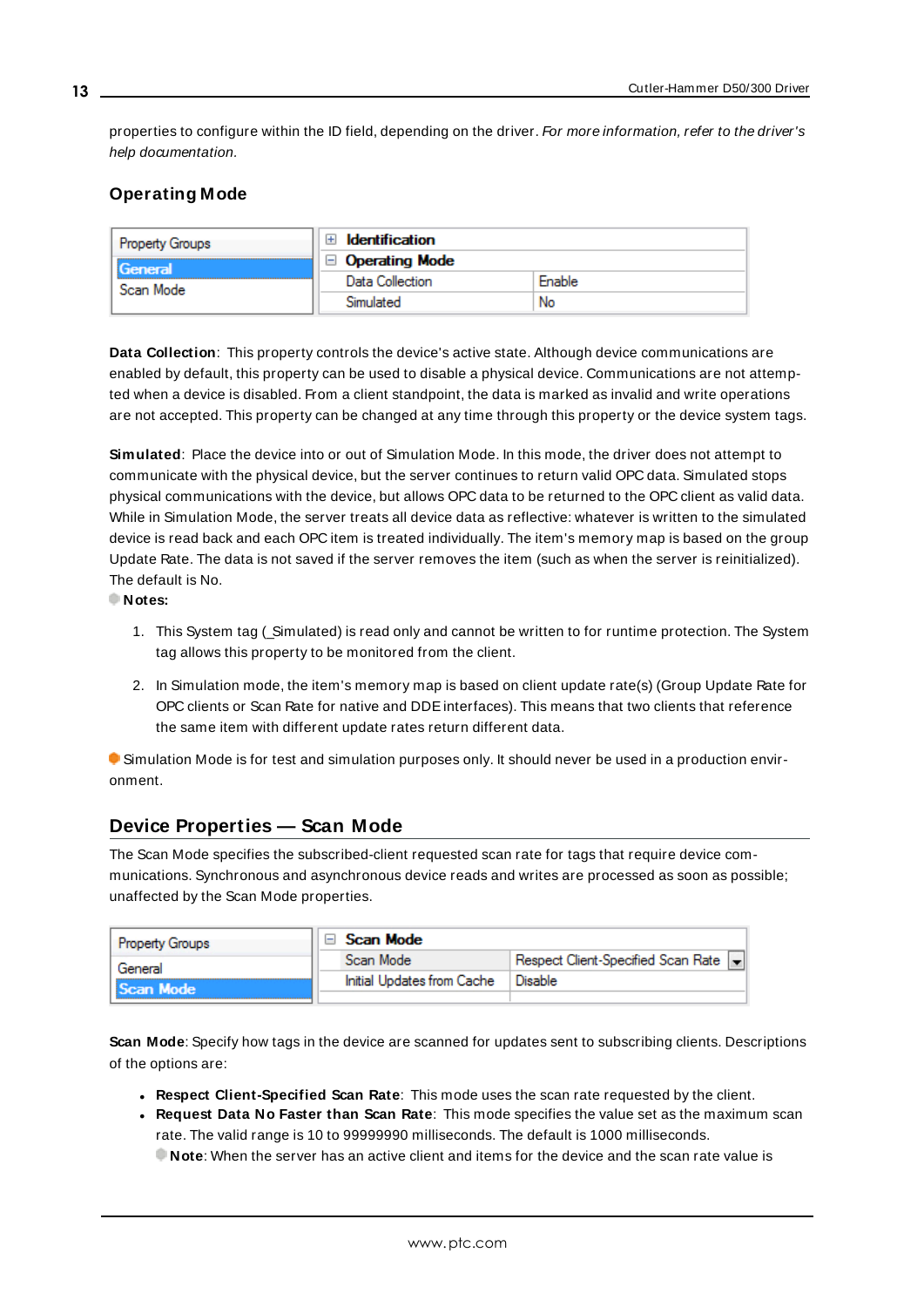increased, the changes take effect immediately. When the scan rate value is decreased, the changes do not take effect until all client applications have been disconnected.

- <span id="page-13-3"></span><sup>l</sup> **Request All Data at Scan Rate**: This mode forces tags to be scanned at the specified rate for subscribed clients. The valid range is 10 to 99999990 milliseconds. The default is 1000 milliseconds.
- <sup>l</sup> **Do Not Scan, Demand Poll Only**: This mode does not periodically poll tags that belong to the device nor perform a read to get an item's initial value once it becomes active. It is the OPC client's responsibility to poll for updates, either by writing to the \_DemandPoll tag or by issuing explicit device reads for individual items. For more information, refer to "Device Demand Poll" in server help.
- <span id="page-13-6"></span><sup>l</sup> **Respect Tag-Specified Scan Rate**: This mode forces static tags to be scanned at the rate specified in their static configuration tag properties. Dynamic tags are scanned at the client-specified scan rate.

<span id="page-13-4"></span>**Initial Updates from Cache**: When enabled, this option allows the server to provide the first updates for newly activated tag references from stored (cached) data. Cache updates can only be provided when the new item reference shares the same address, scan rate, data type, client access, and scaling properties. A device read is used for the initial update for the first client reference only. The default is disabled; any time a client activates a tag reference the server attempts to read the initial value from the device.

# <span id="page-13-1"></span><span id="page-13-0"></span>**Device Properties — Timing**

The device Timing properties allow the driver's response to error conditions to be tailored to fit the application's needs. In many cases, the environment requires changes to these properties for optimum performance. Factors such as electrically generated noise, modem delays, and poor physical connections can influence how many errors or timeouts a communications driver encounters. Timing properties are specific to each configured device.

| <b>Property Groups</b> | □ Communication Timeouts |      |
|------------------------|--------------------------|------|
| General                | Connect Timeout (s)      |      |
| Scan Mode              | Request Timeout (ms)     | 1000 |
| Timing                 | Attempts Before Timeout  |      |
| Redundancy             | Timing<br>ь              |      |
|                        | Inter-Request Delay (ms) |      |

#### <span id="page-13-2"></span>**Communications Timeouts**

**Connect Timeout**: This property (which is used primarily by Ethernet based drivers) controls the amount of time required to establish a socket connection to a remote device. The device's connection time often takes longer than normal communications requests to that same device. The valid range is 1 to 30 seconds. The default is typically 3 seconds, but can vary depending on the driver's specific nature. If this setting is not supported by the driver, it is disabled.

**Note:** Due to the nature of UDP connections, the connection timeout setting is not applicable when communicating via UDP.

<span id="page-13-5"></span>**Request Timeout**: Specify an interval used by all drivers to determine how long the driver waits for a response from the target device to complete. The valid range is 50 to 9,999,999 milliseconds (167.6667 minutes). The default is usually 1000 milliseconds, but can vary depending on the driver. The default timeout for most serial drivers is based on a baud rate of 9600 baud or better. When using a driver at lower baud rates, increase the timeout to compensate for the increased time required to acquire data.

**Attempts Before Timeout**: Specify how many times the driver issues a communications request before considering the request to have failed and the device to be in error. The valid range is 1 to 10. The default is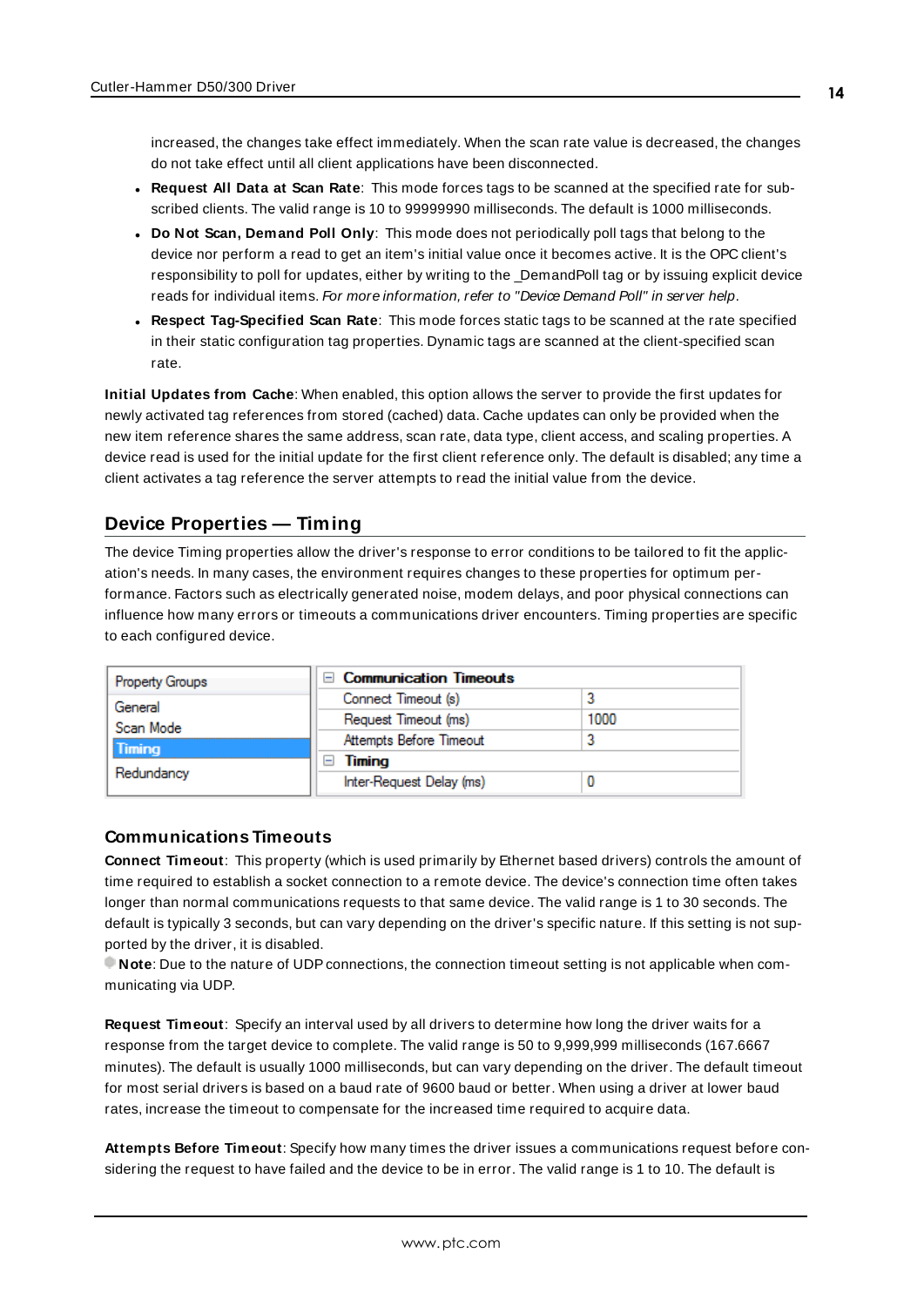<span id="page-14-1"></span>typically 3, but can vary depending on the driver's specific nature. The number of attempts configured for an application depends largely on the communications environment. This property applies to both connection attempts and request attempts.

# <span id="page-14-5"></span>**Timing**

**Inter-Request Delay**: Specify how long the driver waits before sending the next request to the target device. It overrides the normal polling frequency of tags associated with the device, as well as one-time reads and writes. This delay can be useful when dealing with devices with slow turnaround times and in cases where network load is a concern. Configuring a delay for a device affects communications with all other devices on the channel. It is recommended that users separate any device that requires an interrequest delay to a separate channel if possible. Other communications properties (such as communication serialization) can extend this delay. The valid range is 0 to 300,000 milliseconds; however, some drivers may limit the maximum value due to a function of their particular design. The default is 0, which indicates no delay between requests with the target device.

<span id="page-14-0"></span>**Note**: Not all drivers support Inter-Request Delay. This setting does not appear if it is not available.

# **Device Properties — Auto-Demotion**

The Auto-Demotion properties can temporarily place a device off-scan in the event that a device is not responding. By placing a non-responsive device offline for a specific time period, the driver can continue to optimize its communications with other devices on the same channel. After the time period has been reached, the driver re-attempts to communicate with the non-responsive device. If the device is responsive, the device is placed on-scan; otherwise, it restarts its off-scan time period.

| <b>Property Groups</b> |                      | <b>Auto-Demotion</b>                    |               |  |
|------------------------|----------------------|-----------------------------------------|---------------|--|
|                        | General              | Demote on Failure                       | <b>Enable</b> |  |
|                        | Scan Mode            | Timeouts to Demote                      |               |  |
|                        | Timina               | Demotion Period (ms)                    | 10000         |  |
|                        | <b>Auto-Demotion</b> | Discard Requests when Demoted   Disable |               |  |
|                        |                      |                                         |               |  |

<span id="page-14-2"></span>**Demote on Failure**: When enabled, the device is automatically taken off-scan until it is responding again. **Tip:** Determine when a device is off-scan by monitoring its demoted state using the \_AutoDemoted system tag.

<span id="page-14-6"></span>**Timeouts to Demote**: Specify how many successive cycles of request timeouts and retries occur before the device is placed off-scan. The valid range is 1 to 30 successive failures. The default is 3.

<span id="page-14-3"></span>**Demotion Period**: Indicate how long the device should be placed off-scan when the timeouts value is reached. During this period, no read requests are sent to the device and all data associated with the read requests are set to bad quality. When this period expires, the driver places the device on-scan and allows for another attempt at communications. The valid range is 100 to 3600000 milliseconds. The default is 10000 milliseconds.

<span id="page-14-4"></span>**Discard Requests when Demoted**: Select whether or not write requests should be attempted during the off-scan period. Disable to always send write requests regardless of the demotion period. Enable to discard writes; the server automatically fails any write request received from a client and does not post a message to the Event Log.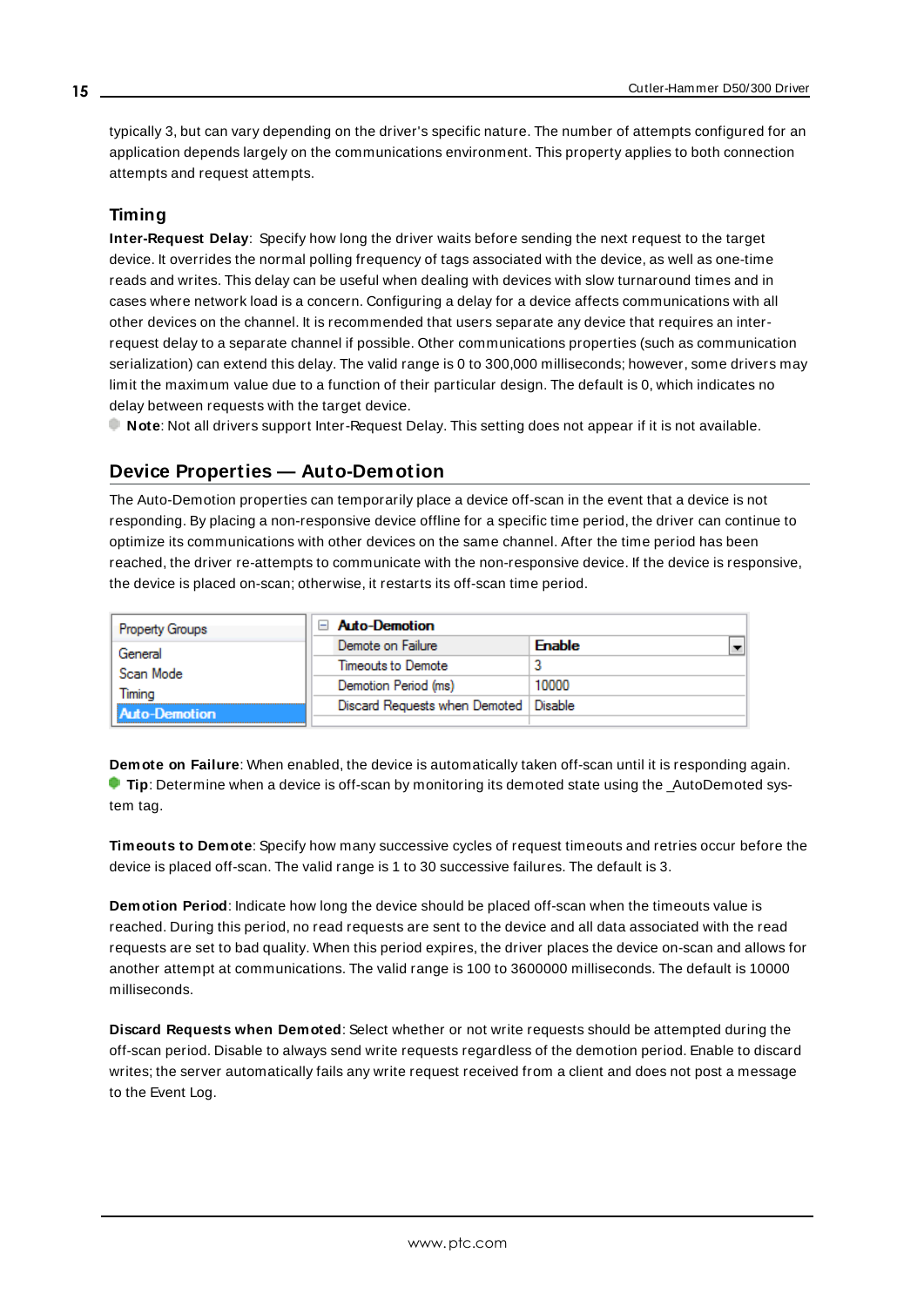# <span id="page-15-0"></span>**Device Properties — Settings**

| <b>Property Groups</b> | $\Box$ Settings |                  |
|------------------------|-----------------|------------------|
| Timina                 | Protocol        | Four-Step Method |
| Auto-Demotion          |                 | Two-Step Method  |
| Settings               |                 | Four-Step Method |

<span id="page-15-2"></span>**Protocol**: Specify the device's communication methods. Options include Two Step Method and Four Step Method. OEMax devices default to Two Step Method. D50 and D300 devices default to Four Step Method.

<span id="page-15-1"></span>**Note:** Not all devices support all communication methods.

## **Device Properties — Redundancy**

| <b>Property Groups</b>          | Redundancy<br>$=$      |                                    |  |
|---------------------------------|------------------------|------------------------------------|--|
| General<br>Scan Mode<br>Timing  | Secondary Path         | <b>Channel Device1</b><br>$\cdots$ |  |
|                                 | <b>Operating Mode</b>  | Switch On Failure                  |  |
|                                 | Monitor Item           |                                    |  |
|                                 | Monitor Interval (s)   | 300                                |  |
| Auto-Demotion<br>Tag Generation | Return to Primary ASAP | Yes                                |  |
| <b>Tag Import Settings</b>      |                        |                                    |  |
| Redundancy                      |                        |                                    |  |
|                                 |                        |                                    |  |

Redundancy is available with the Media-Level Redundancy Plug-In.

Consult the website, a sales representative, or the **user [manual](https://www.kepware.com/getattachment/35461efd-b53a-4219-a109-a89fad20b230/media-level-redundancy-manual.pdf)** for more information.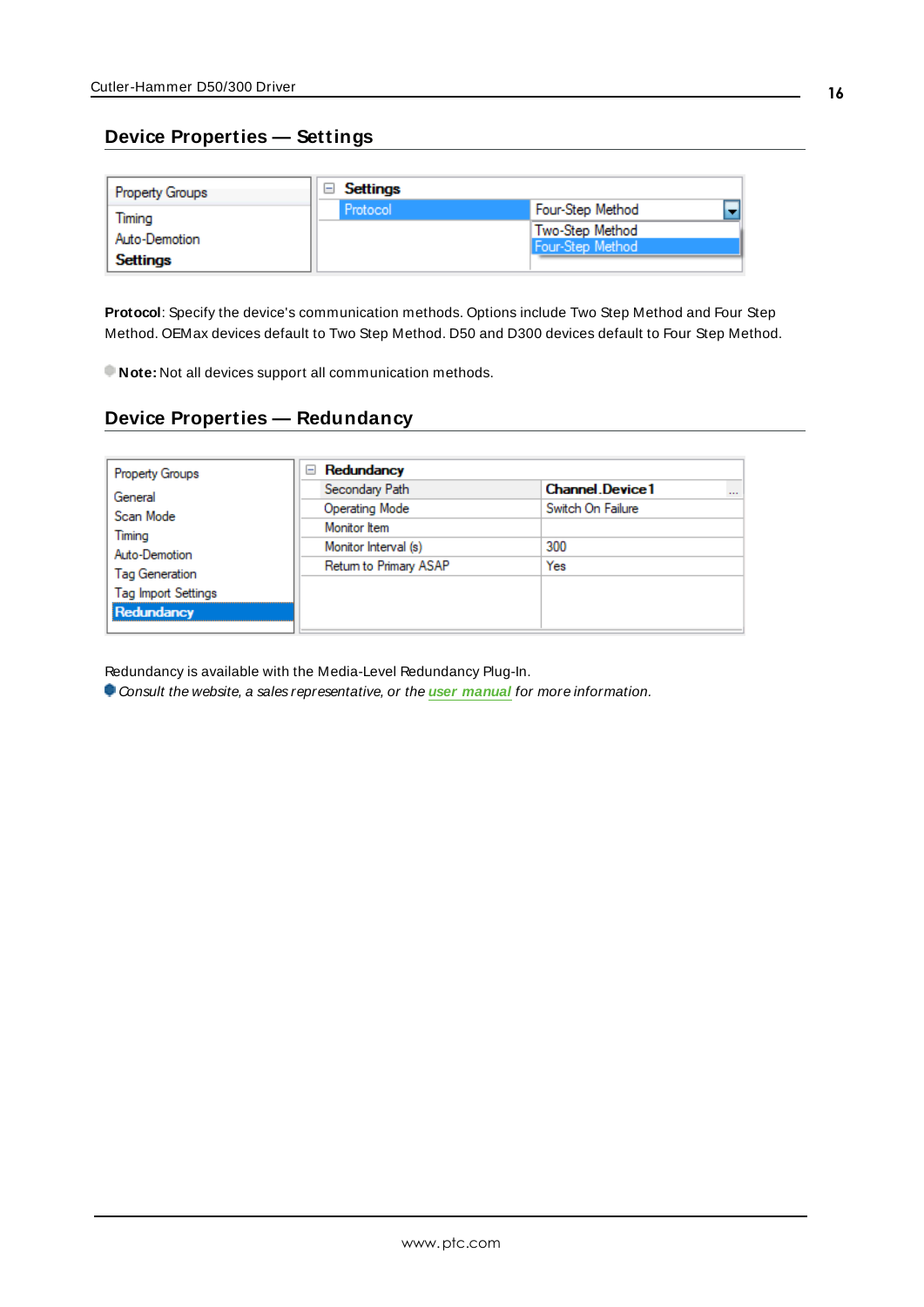# <span id="page-16-0"></span>**Data Types Description**

<span id="page-16-7"></span><span id="page-16-6"></span><span id="page-16-5"></span><span id="page-16-4"></span><span id="page-16-3"></span><span id="page-16-2"></span><span id="page-16-1"></span>

| Data Type      | <b>Description</b>                 |
|----------------|------------------------------------|
| <b>Boolean</b> | Single bit                         |
| <b>Byte</b>    | Unsigned 8 bit value               |
|                |                                    |
|                | bit 0 is the least significant bit |
|                | bit 7 is the most significant bit  |
| Char           | Signed 8 bit value                 |
|                |                                    |
|                | bit 0 is the least significant bit |
|                | bit 6 is the most significant bit  |
|                | bit 7 is the sign bit              |
| Word           | Unsigned 16 bit value              |
|                |                                    |
|                | bit 0 is the least significant bit |
|                | bit 15 is the most significant bit |
| Short          | Signed 16 bit value                |
|                |                                    |
|                | bit 0 is the least significant bit |
|                | bit 14 is the most significant bit |
|                | bit 15 is the sign bit             |
| <b>DWord</b>   | Unsigned 32 bit value              |
|                |                                    |
|                | bit 0 is the least significant bit |
|                | bit 31 is the most significant bit |
| Long           | Signed 32 bit value                |
|                |                                    |
|                | bit 0 is the least significant bit |
|                | bit 30 is the most significant bit |
|                | bit 31 is the sign bit             |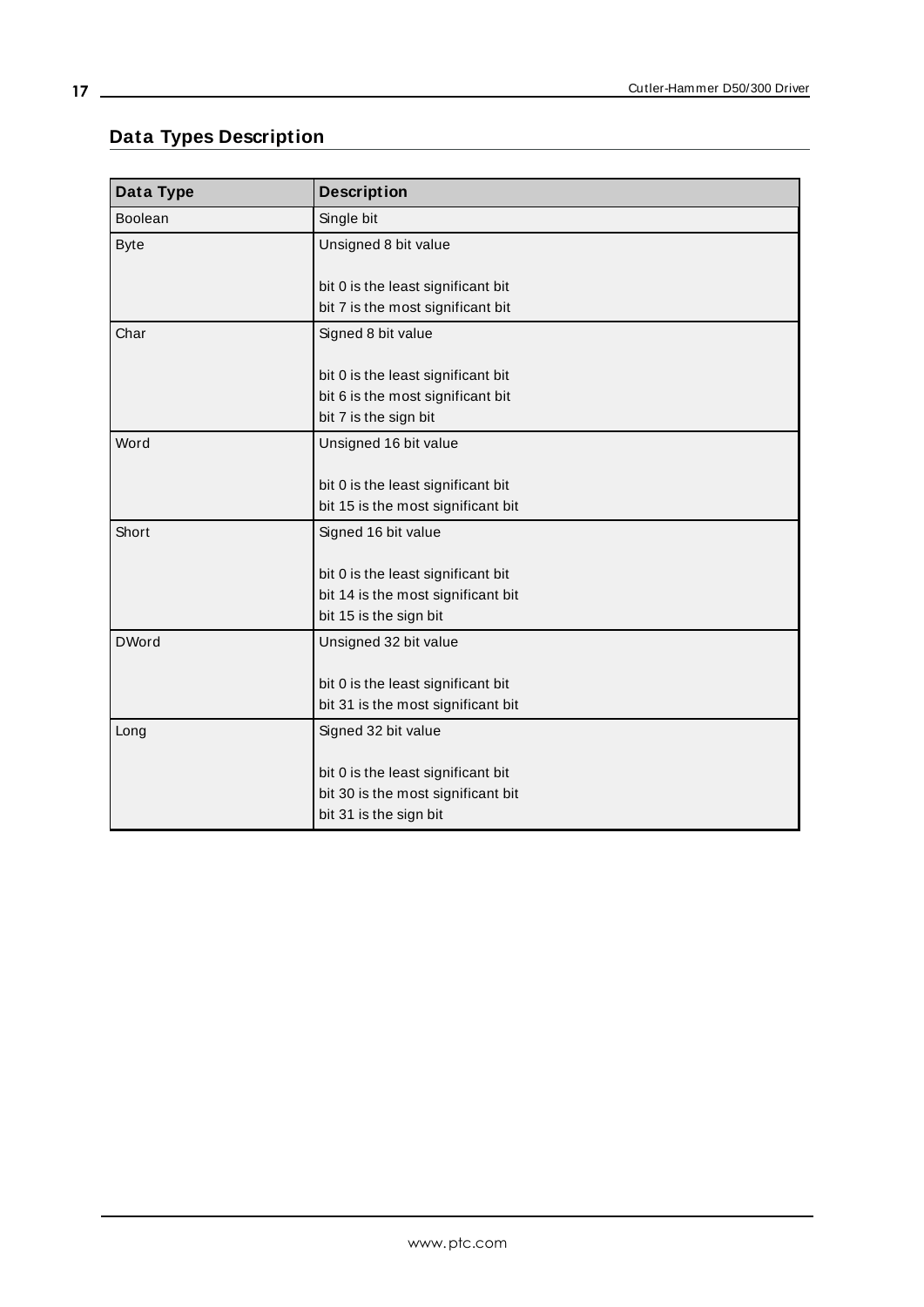## <span id="page-17-0"></span>**Address Descriptions**

Address specifications vary depending on the model in use. Select a link from the following list to obtain specific address information for the model of interest.

**[D50](#page-17-1) [D300](#page-18-0) [OEM ax](#page-19-0)**

## <span id="page-17-1"></span>**D50 Addressing**

The default data types are shown in **bold**.

<span id="page-17-10"></span><span id="page-17-4"></span><span id="page-17-3"></span>

| <b>Memory Type</b> | <b>Reference</b> | Data Type                                              |  |
|--------------------|------------------|--------------------------------------------------------|--|
| $ $ I/O            | M, K, F          | <b>Boolean,*</b> Char, Byte, Word,* Short, DWord, Long |  |
| External I/O       | R                | <b>Boolean,*</b> Char, Byte, Word,* Short, DWord, Long |  |
| Timers/Counters    | ТC               | <b>Boolean</b>                                         |  |
|                    | PV. SV           | Word, Short                                            |  |
| <b>Status</b>      | <b>SR</b>        | Char, Byte, Word, Short, DWord, Long                   |  |
| Data Words         | W                | Char, Byte, Word, Short, DWord, Long                   |  |

<span id="page-17-9"></span><span id="page-17-2"></span>\* A dot (.) notation is used to determine default type.

**Note:** The data types Char and Byte access the least significant byte of word for read and write operations. On a read operation, the least significant byte of word is returned. On a write operation, data is placed into the least significant byte and the most significant byte is set to 0.

#### **Address Specifications**

<span id="page-17-8"></span><span id="page-17-7"></span><span id="page-17-6"></span><span id="page-17-5"></span>

| <b>Memory Type</b>                              | Discrete Memory<br><b>Reference</b>                             | <b>Discrete</b><br>Memory<br>Range | <b>Word Memory</b><br><b>Reference</b>       | Word<br>Memory<br>Range |
|-------------------------------------------------|-----------------------------------------------------------------|------------------------------------|----------------------------------------------|-------------------------|
| External I/O                                    | R < x x x > . < y y ><br>xxx - Word Number<br>yy-Bit Number***  | R000.00-R029.15                    | R < x x x x ><br>xxxx-Word Num-<br>ber**     | R0000-R0029             |
| Internal Relay                                  | M <xxx>.<yy><br/>xxx-Word Number<br/>yy-Bit Number</yy></xxx>   | M000.00-M031.15                    | $M <$ xxxx $>$<br>xxxx-Word Num-<br>ber**    | M0000-M0031             |
| Keep Relay                                      | K < XXX > . < YY ><br>xxx-Word Number<br>yy-Bit Number          | K000.00-K015.15                    | K <xxxx><br/>xxxx-Word Num-<br/>ber**</xxxx> | K0000-K0015             |
| Special Flag                                    | $Fx$ $xx$ $x$ $-x$ $yy$ $>$<br>xxx-Word Number<br>yy-Bit Number | F000.00-F001.15                    | Fxxxx<br>xxxx-Word Num-<br>ber**             | F0000-F0001             |
| <b>Timers/Counters</b>                          | $TC<$ $<$ $XX$ $>$<br>xxx-Bit Number                            | TC000-TC255                        | N/A                                          |                         |
| <b>Timers/Counters</b><br><b>Present Values</b> | N/A                                                             |                                    | PV < xxxx<br>xxxx-Word Number                | <b>PV0-PV255</b>        |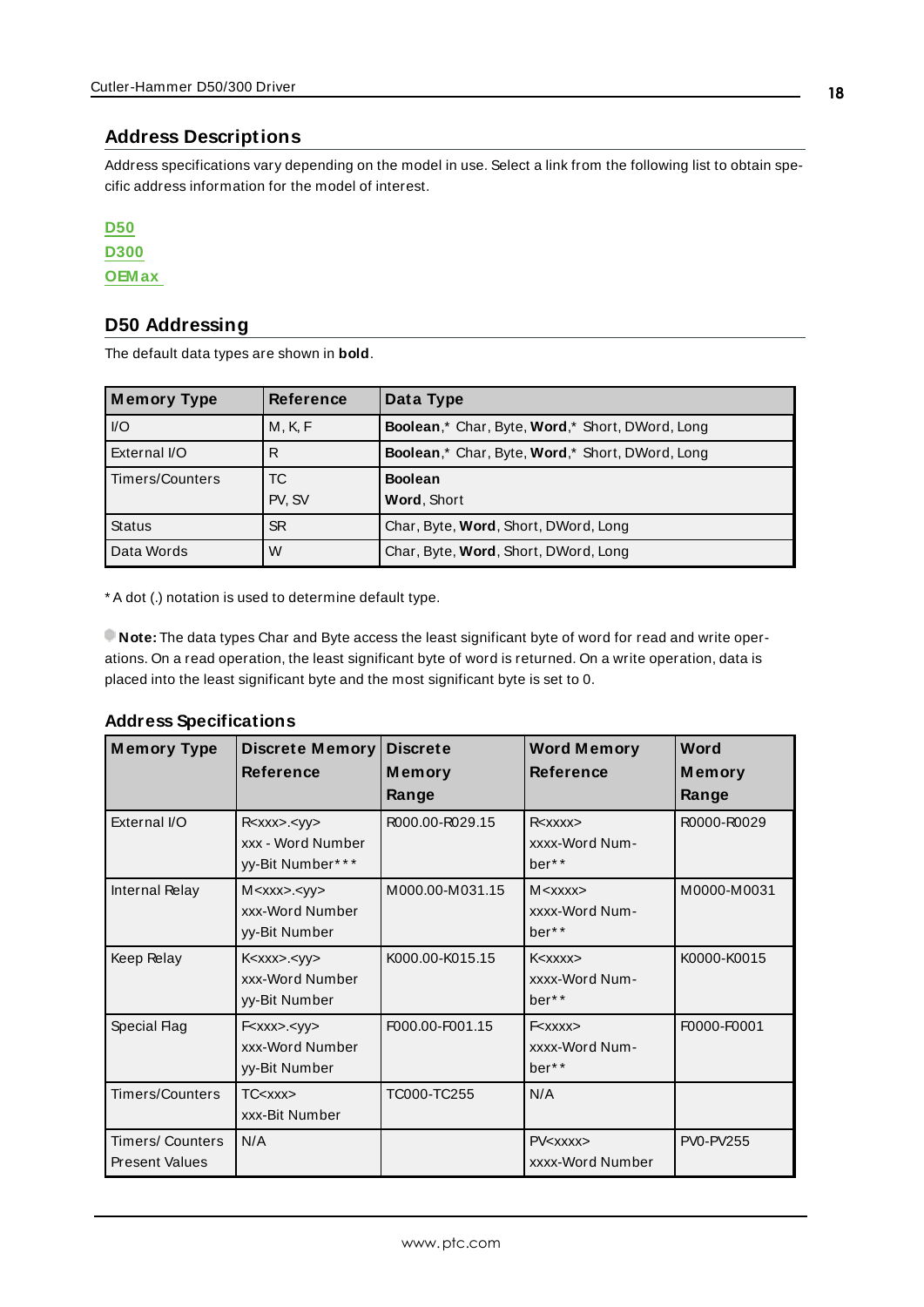<span id="page-18-1"></span>

| <b>Memory Type</b>            | <b>Discrete Memory</b><br><b>Reference</b> | <b>Discrete</b><br>Memory<br>Range | <b>Word Memory</b><br><b>Reference</b>        | Word<br>Memory<br>Range |
|-------------------------------|--------------------------------------------|------------------------------------|-----------------------------------------------|-------------------------|
| Timers/Counters<br>Set Values | N/A                                        |                                    | $SV<$ $xxxx$<br>xxxx-Word Number              | SV0-SV255               |
| <b>Status Register</b>        | N/A                                        |                                    | $S$ R< $x$ $x$ $x$<br>xxxx-Word Num-<br>ber** | SR0-SR255               |
| Word Register                 | N/A                                        |                                    | $W<$ xxxx $>$<br>xxxx-Word Num-<br>ber**      | W0000-W0255             |

<span id="page-18-2"></span>\* \* Longs and DWords are allowed from 0 to the highest word number minus 1. For example, an internal relay can be both read and written for a range of M0000-M0126.

\* \* \* yy bits are only valid between 0 and 15.

#### **Examples**

| W76      | Word register 76             |
|----------|------------------------------|
| l K13.12 | bit 12 of keep relay word 13 |

# <span id="page-18-0"></span>**D300 Addressing**

The default data types are shown in **bold**.

| <b>Memory Type</b> | <b>Reference</b> | Data Type                                              |
|--------------------|------------------|--------------------------------------------------------|
| External I/O       | R                | <b>Boolean,*</b> Char, Byte, Word,* Short, DWord, Long |
| Timers/Counters    | ТC<br>PV. SV     | <b>Boolean</b><br><b>Word, Short</b>                   |
| <b>Status</b>      | <b>SR</b>        | Char, Byte, Word, Short, DWord, Long                   |
| Data Words         | W                | Char, Byte, Word, Short, DWord, Long                   |

\* A dot (.) notation is used to determine default type.

**Note:** The data types Char and Byte access the least significant byte of word for read and write operations. On a read operation, the least significant byte of word is returned. On a write operation, data is placed into the least significant byte and the most significant byte is set to 0.

| <b>Memory Type</b> | <b>Discrete</b>                                           | <b>Discrete</b>                    | <b>Word Memory</b>                      | Word                       |
|--------------------|-----------------------------------------------------------|------------------------------------|-----------------------------------------|----------------------------|
|                    | Memory                                                    | Memory                             | Reference                               | Memory                     |
|                    | <b>Reference</b>                                          | Range                              |                                         | Range                      |
| External I/O       | R < XXX > . < YY ><br>xxx-Word Number<br>yy-Bit Number*** | R000.00-R033.15<br>R064.00-R127.15 | $R <$ $xxxx$<br>xxxx-Word Number**      | R0000-R0033<br>R0064-R0127 |
|                    |                                                           |                                    |                                         |                            |
| Internal Relay     | $M <$ xxx>. $<$ yy><br>xxx-Word Number                    | M000.00-M127.15                    | $M <$ $x$ $x$ $x$ $x$<br>xxxx-Word Num- | M0000-M0127                |

## **Address Specifications**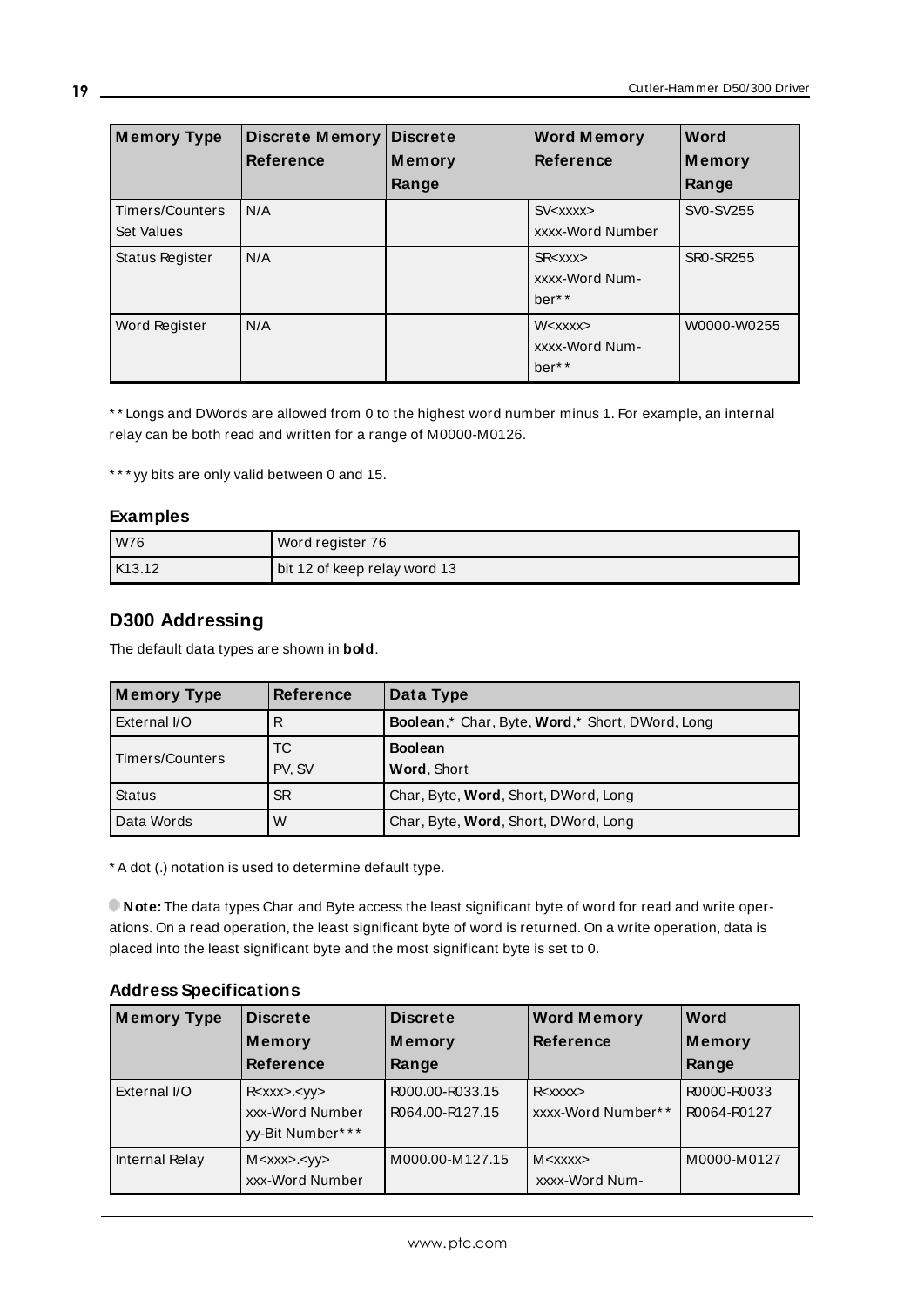| <b>Memory Type</b>                       | <b>Discrete</b><br>Memory<br><b>Reference</b>                 | <b>Discrete</b><br>Memory<br>Range | <b>Word Memory</b><br><b>Reference</b>       | Word<br>Memory<br>Range |
|------------------------------------------|---------------------------------------------------------------|------------------------------------|----------------------------------------------|-------------------------|
|                                          | yy-Bit Number                                                 |                                    | ber**                                        |                         |
| Keep Relay                               | K <xxx>.<yy><br/>xxx-Word Number<br/>yy-Bit Number</yy></xxx> | K000.00-K127.15                    | K <xxxx><br/>xxxx-Word Num-<br/>ber**</xxxx> | K0000-K0127             |
| Link Relay                               | $L <$ xxx>. $<$ yy><br>xxx-Word Number<br>yy-Bit Number       | L000.00-L063.15                    | L <xxxx><br/>xxxx-Word Number**</xxxx>       | L0000-L0063             |
| Special Flag                             | Fxxx> <yy><br/>xxx-Word Number<br/>yy-Bit Number</yy>         | F000.00-F015.15                    | Fxxxx<br>xxxx-Word Number**                  | F0000-F0015             |
| <b>Timers/Counters</b>                   | $TC<$ $xxxx$<br>xxx-Bit Number                                | TC000-TC255                        | N/A                                          |                         |
| Timers/Counters<br><b>Present Values</b> | N/A                                                           |                                    | $PV <$ $xxx$ $x$<br>xxxx-Word Number         | <b>PV0-PV255</b>        |
| Timers/Counters<br>Set Values            | N/A                                                           |                                    | $SV<$ xxxx><br>xxxx-Word Number              | SV0-SV255               |
| Status Register                          | N/A                                                           |                                    | $S$ R< $x$ $x$ $x$<br>xxxx-Word Number**     | SR0-SR511               |
| Word Register                            | N/A                                                           |                                    | W <xxxx><br/>xxxx-Word Number**</xxxx>       | W0000-W2047             |

\* \* Longs and DWords are allowed from 0 to the highest word number minus 1. For example, an internal relay can be both read and written for a range of M0000-M0126.

\*\*\* yy bits are only valid between 0 and 15.

## **Examples**

| W76    | Word register 76             |
|--------|------------------------------|
| K13.12 | bit 12 of keep relay word 13 |

# <span id="page-19-0"></span>**OEMax Addressing**

The default data types are shown in **bold**.

<span id="page-19-6"></span><span id="page-19-4"></span><span id="page-19-3"></span><span id="page-19-2"></span>

| <b>Memory Type</b> | <b>Reference</b> | Data Type                                              |  |
|--------------------|------------------|--------------------------------------------------------|--|
| $U$                | M, K, F, L       | Boolean,* Char, Byte, Word,* Short, DWord, Long        |  |
| External I/O       | R                | <b>Boolean,*</b> Char, Byte, Word,* Short, DWord, Long |  |
| Timers/Counters    | ТC               | <b>Boolean</b>                                         |  |
|                    | PV. SV           | <b>Word, Short</b>                                     |  |
| <b>Status</b>      | <b>SR</b>        | Char, Byte, Word, Short, DWord, Long                   |  |
| Data Words         | W                | Char, Byte, Word, Short, DWord, Long                   |  |

<span id="page-19-5"></span><span id="page-19-1"></span>\* A dot (.) notation is used to determine default type.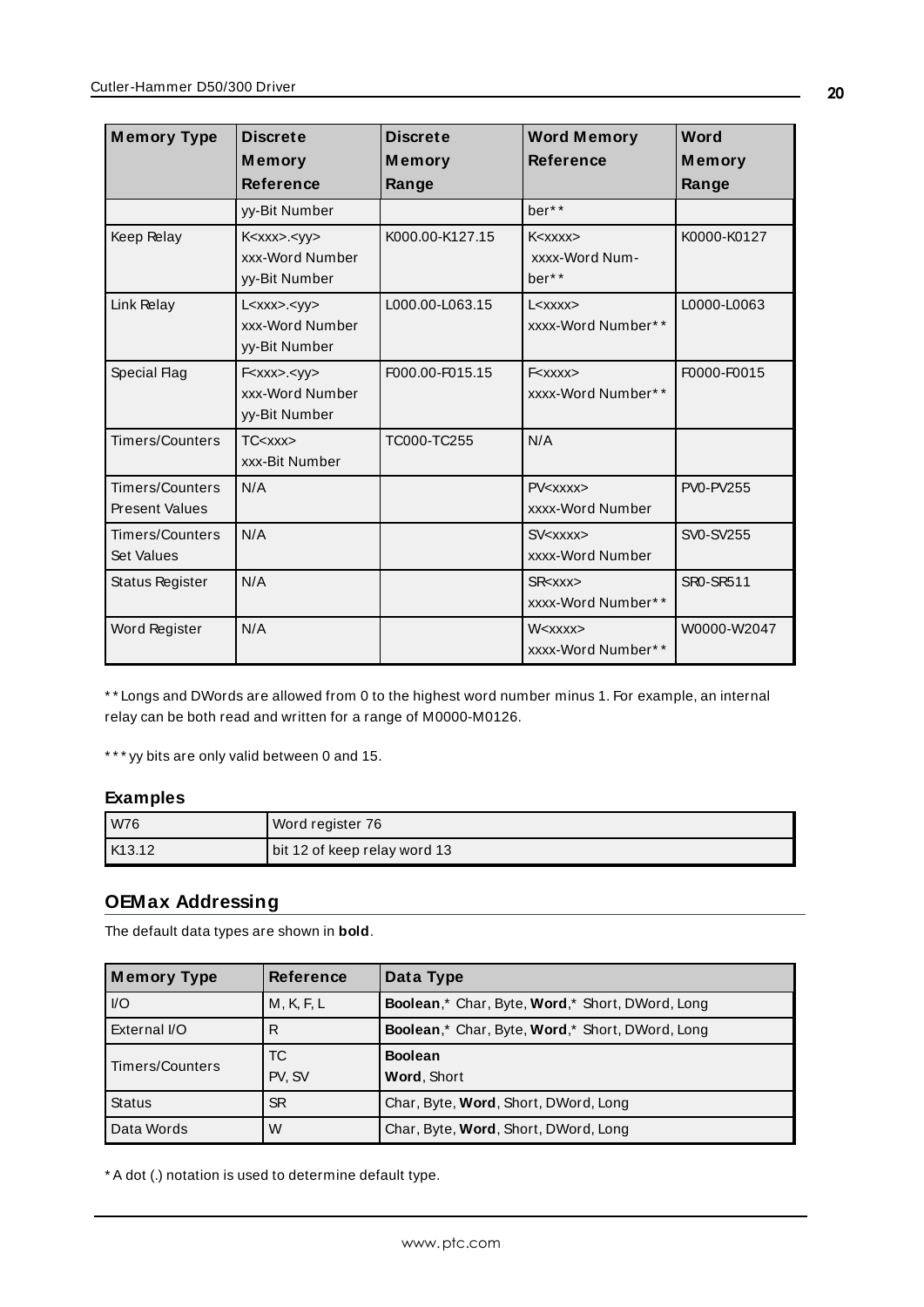**Note:** The data types Char and Byte access the least significant byte of word for read and write operations. On a read operation, the least significant byte of word is returned. On a write operation, data is placed into the least significant byte and the most significant byte is set to 0.

<span id="page-20-5"></span><span id="page-20-2"></span><span id="page-20-1"></span><span id="page-20-0"></span>

| <b>Memory Type</b>                       | <b>Discrete</b><br>Memory                                     | <b>Discrete</b><br>Memory | <b>Word Memory</b><br>Reference              | Word<br>Memory             |
|------------------------------------------|---------------------------------------------------------------|---------------------------|----------------------------------------------|----------------------------|
|                                          | <b>Reference</b>                                              | Range                     |                                              | Range                      |
| External I/O                             | Rxxx > <y y=""><br/>xxx-Word Number<br/>yy-Bit Number***</y>  | R000.00-R127.15           | R < x x x x ><br>xxxx-Word Num-<br>ber**     | R0000-R0127                |
| <b>Internal Relay</b>                    | M <xxx>.<yy><br/>xxx-Word Number<br/>yy-Bit Number</yy></xxx> | M000.00-M127.15           | $M <$ $XXX>$<br>xxxx-Word Num-<br>ber**      | M0000-M0127                |
| Keep Relay                               | K <xxx>.<yy><br/>xxx-Word Number<br/>yy-Bit Number</yy></xxx> | K000.00-K127.15           | K <xxxx><br/>xxxx-Word Num-<br/>ber**</xxxx> | K0000-K0127                |
| Link Relay                               | L <xxx>.<yy><br/>xxx-Word Number<br/>yy-Bit Number</yy></xxx> | L000.00-L063.15           | L <xxxx><br/>xxxx-Word Number**</xxxx>       | L0000-L0063                |
| Special Flag                             | Fxxx> <yy><br/>xxx-Word Number<br/>yy-Bit Number</yy>         | F000.00-F0127.15          | Fxxxx<br>xxxx-Word Number**                  | F0000-F0127                |
| Timers/Counters                          | $TC<$ $xxx$<br>xxx-Bit Number                                 | TC000-TC255               | N/A                                          |                            |
| Timers/Counters<br><b>Present Values</b> | N/A                                                           |                           | PV < xxxx<br>xxxx-Word Number                | <b>PV0-PV255</b>           |
| <b>Timers/Counters</b><br>Set Values     | N/A                                                           |                           | $SV<$ xxxx><br>xxxx-Word Number              | <b>SV0-SV255</b>           |
| Status Register                          | N/A                                                           |                           | $S$ R $<$ xxx $>$<br>xxxx-Word Number**      | SR0-SR511                  |
| Word Register                            | N/A                                                           |                           | W <xxxx><br/>xxxx-Word Number**</xxxx>       | W0000-W2047<br>W3072-W5119 |

#### **Address Specifications**

<span id="page-20-7"></span><span id="page-20-6"></span><span id="page-20-4"></span><span id="page-20-3"></span>\* \* Longs and DWords are allowed from 0 to the highest word number minus 1. For example, an internal relay can be both read and written for a range of M0000-M0126.

\*\*\* yy bits are only valid between 0 and 15.

#### **Examples**

| l W76  | Word register 76             |
|--------|------------------------------|
| K13.12 | bit 12 of keep relay word 13 |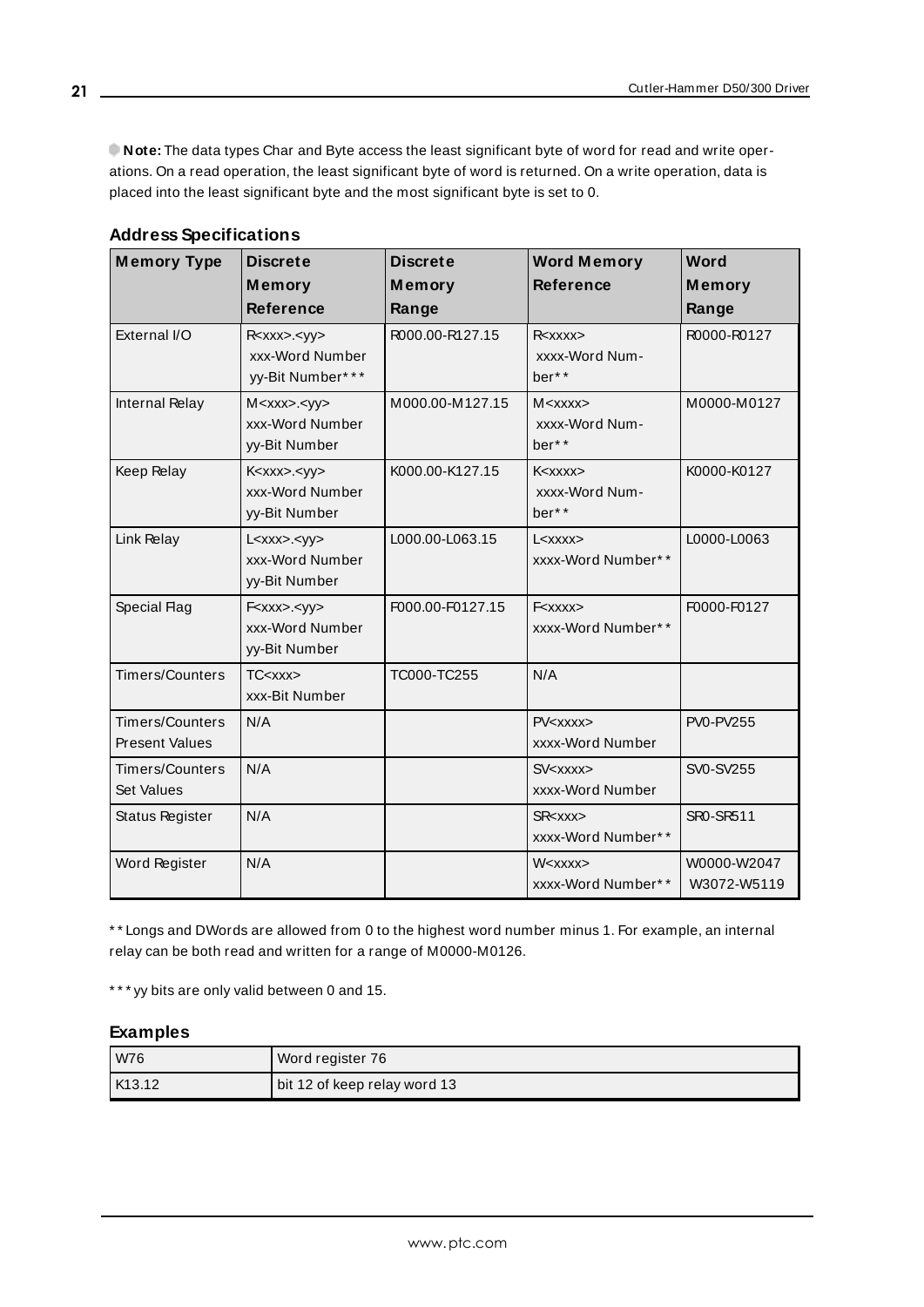# <span id="page-21-0"></span>**Error Descriptions**

The following error/warning messages may be generated. Click on the link for a description of the message.

#### **Address Validation Error Messages**

**[M issing](#page-21-1) address Device address ['<address>'](#page-21-2) contains a syntax error Address ['<address>'](#page-22-0) is out of range for the specified device or register Device address ['<address>'](#page-22-1) is not supported by model '<model name>' Data Type '<type>' is not valid for device address ['<address>'](#page-22-2) Device address ['<address>'](#page-22-3) is read only**

#### **Serial Communications Error Messages**

**[COM n](#page-23-0) does not exist Error [opening](#page-23-1) COM n COM n is in use by another [application](#page-23-2) Unable to set comm [parameters](#page-23-3) on COM n [Communications](#page-23-4) error on '<channel name>' [<error mask>]**

#### **Device Status Error Messages**

**Device '<device name>' is not [responding](#page-24-0) Unable to write to ['<address>'](#page-24-1) on device '<device name>'**

#### **Device Specific Error Messages**

<span id="page-21-1"></span>**Bad address in block [<start address> to <end [address>\]](#page-25-0) on device '<device name>'**

### **Missing address**

# **Error Type:**

Warning

#### **Possible Cause:**

A tag address that has been specified dynamically has no length.

#### **Solution:**

<span id="page-21-2"></span>Re-enter the address in the client application.

## **Device address '<address>' contains a syntax error**

## **Error Type:**

Warning

## **Possible Cause:**

A tag address that has been specified dynamically contains one or more invalid characters.

### **Solution:**

Re-enter the address in the client application.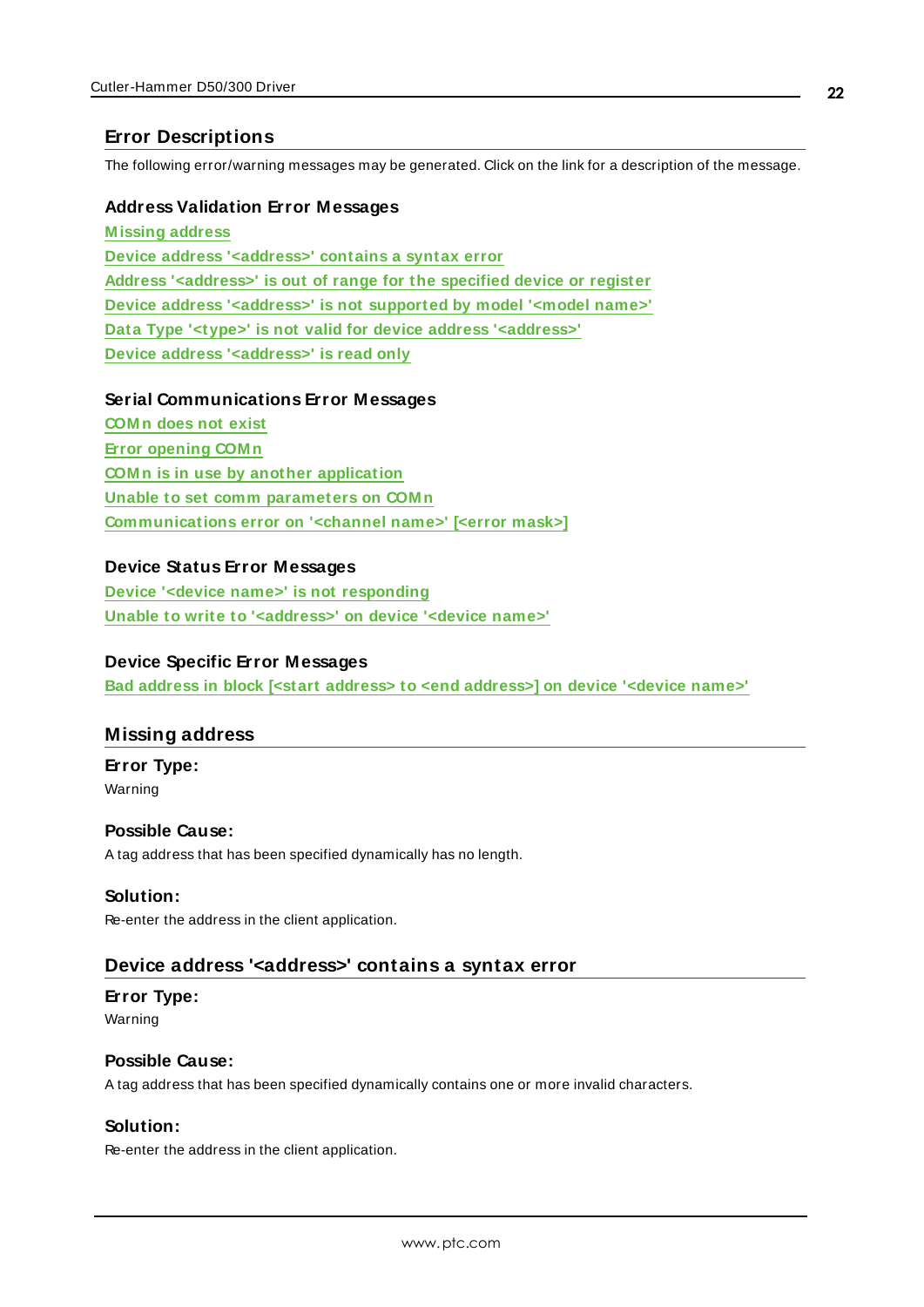# <span id="page-22-0"></span>**Address '<address>' is out of range for the specified device or register**

## **Error Type:**

Warning

## **Possible Cause:**

A tag address that has been specified dynamically references a location that is beyond the range of supported locations for the device.

#### **Solution:**

<span id="page-22-1"></span>Verify the address is correct; if it is not, re-enter it in the client application.

# **Device address '<address>' is not supported by model '<model name>'**

#### **Error Type:**

Warning

#### **Possible Cause:**

A tag address that has been specified dynamically references a location that is valid for the communications protocol but not supported by the target device.

#### **Solution:**

Verify the address is correct; if it is not, re-enter it in the client application. Also verify that the selected model name for the device is correct.

# <span id="page-22-2"></span>**Data Type '<type>' is not valid for device address '<address>'**

#### **Error Type:**

Warning

## **Possible Cause:**

A tag address that has been specified dynamically has been assigned an invalid data type.

#### **Solution:**

Modify the requested data type in the client application.

## <span id="page-22-3"></span>**Device address '<address>' is read only**

#### **Error Type:**

Warning

#### **Possible Cause:**

A tag address that has been specified dynamically has a requested access mode that is not compatible with what the device supports for that address.

#### **Solution:**

Change the access mode in the client application.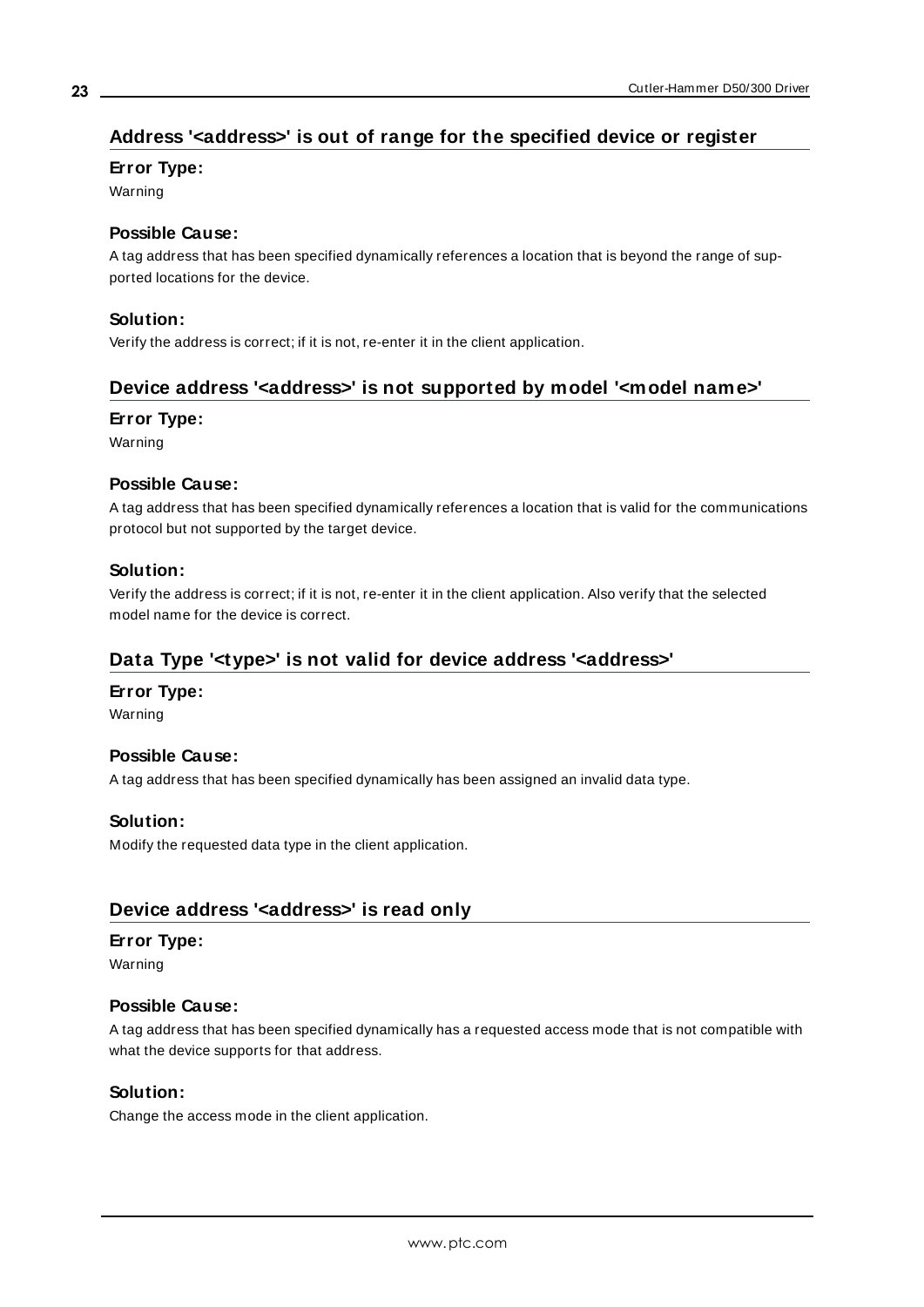#### <span id="page-23-0"></span>**COMn does not exist**

#### **Error Type:**

Fatal

## **Possible Cause:**

The specified COM port is not present on the target computer.

#### **Solution:**

<span id="page-23-1"></span>Verify that the proper COM port has been selected.

# **Error opening COMn**

#### **Error Type:**

Fatal

#### **Possible Cause:**

The specified COM port could not be opened due an internal hardware or software problem on the target computer.

#### **Solution:**

<span id="page-23-2"></span>Verify that the COM port is functional and may be accessed by other Windows applications.

#### **COMn is in use by another application**

#### **Error Type:**

Fatal

#### **Possible Cause:**

The serial port assigned to a device is being used by another application.

#### **Solution:**

<span id="page-23-3"></span>Verify that the correct port has been assigned to the channel.

#### **Unable to set comm parameters on COMn**

## **Error Type:**

Fatal

#### **Possible Cause:**

The serial parameters for the specified COM port are not valid.

#### **Solution:**

<span id="page-23-4"></span>Verify the serial parameters and make any necessary changes.

## **Communications error on '<channel name>' [<error mask>]**

#### **Error Type:**

Serious

#### **Error Mask Definitions:**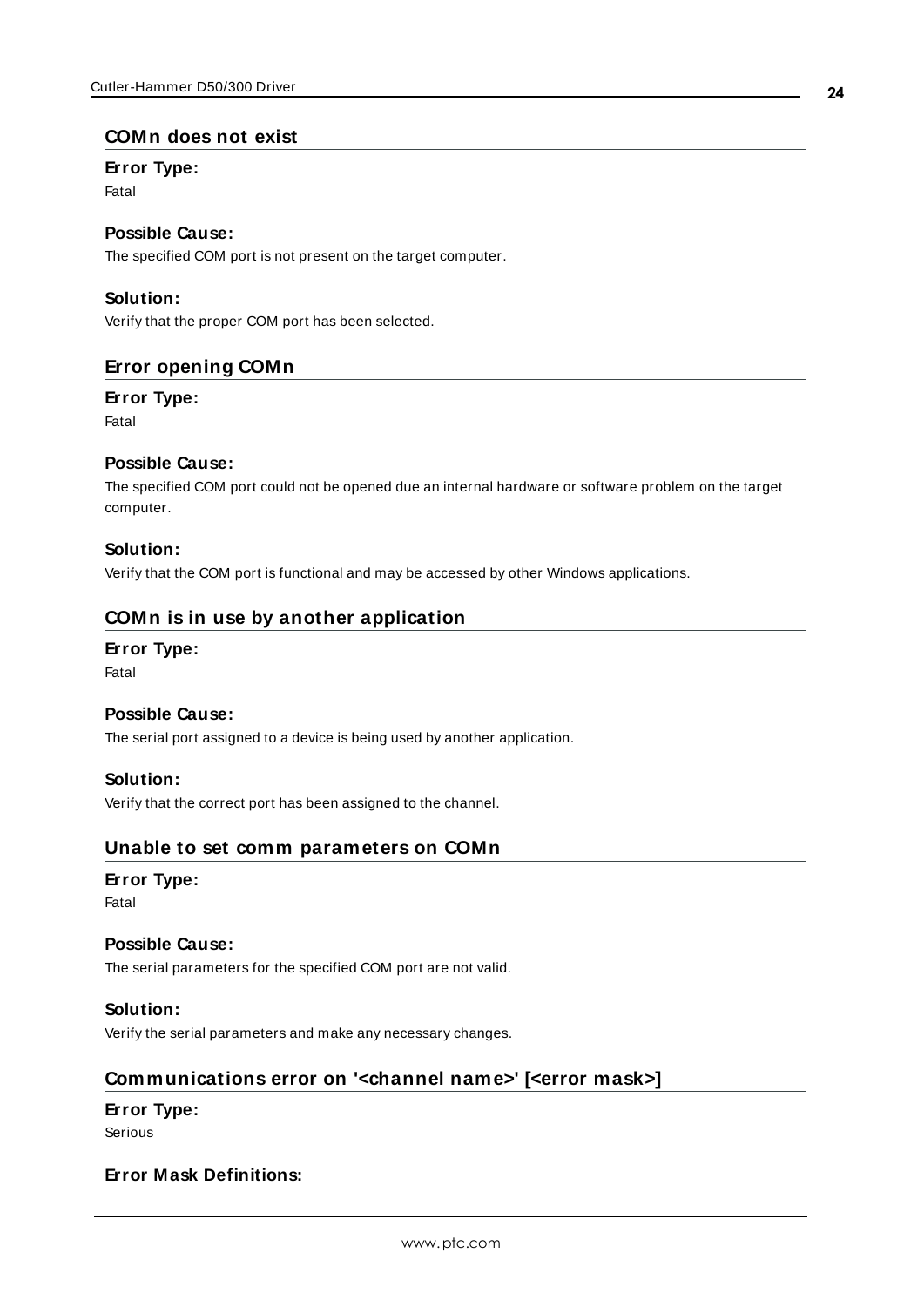- <span id="page-24-2"></span>**B** = Hardware break detected.
- **F** = Framing error.
- <span id="page-24-3"></span> $E = I/O$  error.
- **O** = Character buffer overrun.
- <span id="page-24-4"></span> $R = RX$  buffer overrun.
- **P** = Received byte parity error.
- **T** = TXbuffer full.

#### **Possible Cause:**

- 1. The serial connection between the device and the Host PC is bad.
- 2. The communications parameters for the serial connection are incorrect.

#### **Solution:**

- 1. Verify the cabling between the PC and the PLC device.
- 2. Verify the specified communications parameters match those of the device.

# <span id="page-24-0"></span>**Device '<device name>' not responding**

#### **Error Type:**

Serious

#### **Possible Cause:**

- 1. The serial connection between the device and the Host PC is broken.
- 2. The communications parameters for the serial connection are incorrect.
- 3. The named device may have been assigned an incorrect Network ID.
- 4. The response from the device took longer to receive than the amount of time specified in the "Request Timeout" device setting.

#### **Solution:**

- 1. Verify the cabling between the PC and the PLC device.
- 2. Verify that the specified communications parameters match those of the device.
- 3. Verify that the Network ID given to the named device matches that of the actual device.
- 4. Increase the Request Timeout setting so that the entire response can be handled.

# <span id="page-24-1"></span>**Unable to write to '<address>' on device '<device name>'**

#### **Error Type:**

Serious

## **Possible Cause:**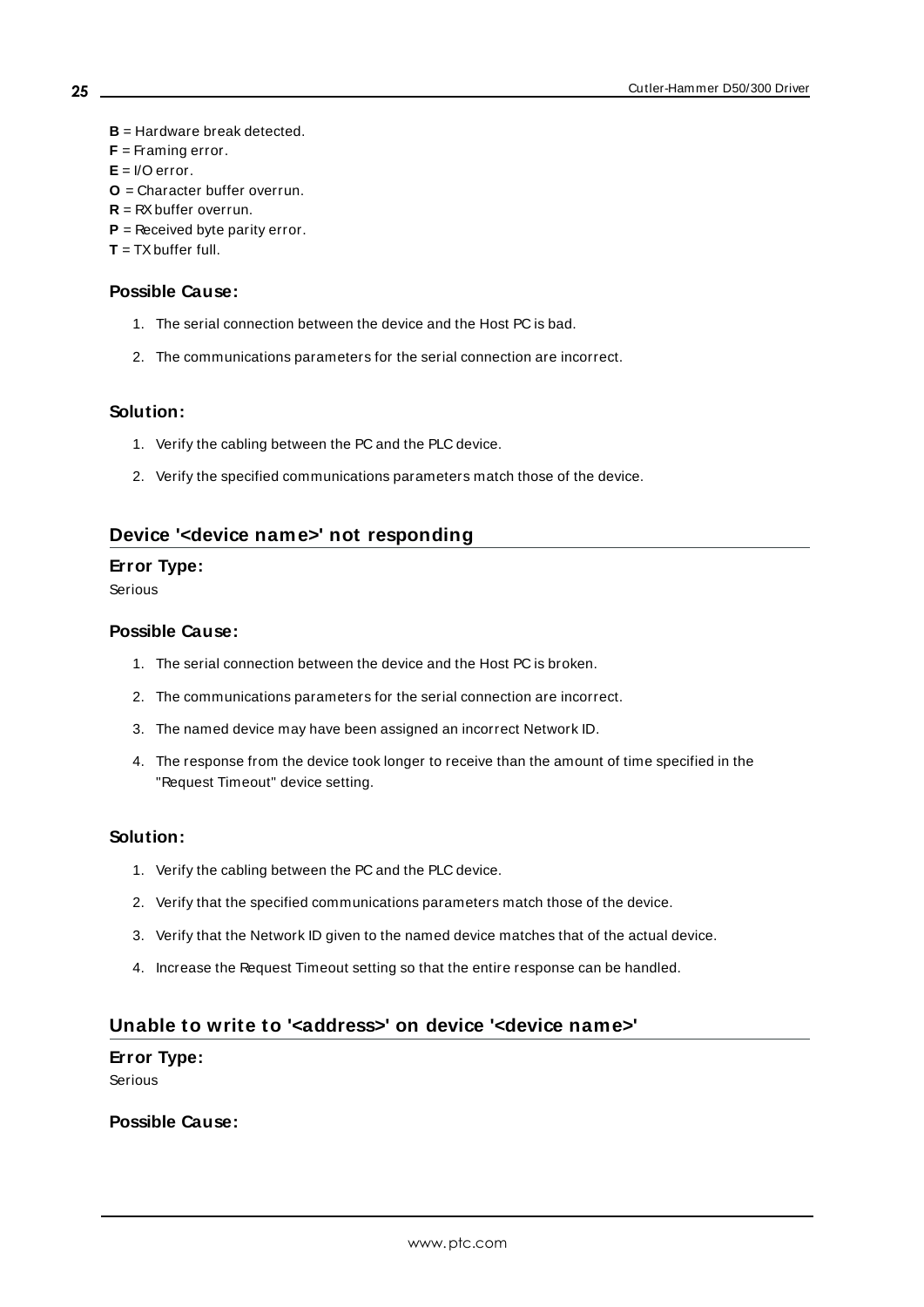- 1. The serial connection between the device and the Host PC is broken.
- 2. The communications parameters for the serial connection are incorrect.
- 3. The named device may have been assigned an incorrect Network ID.

#### **Solution:**

- 1. Verify the cabling between the PC and the PLC device.
- 2. Verify that the specified communications parameters match those of the device.
- 3. Verify that the Network ID given to the named device matches that of the actual device.

# <span id="page-25-0"></span>**Bad address in block [<start address> to <end address>] on device '<device name>'**

#### **Error Type:**

Serious

# **Possible Cause:**

An attempt has been made to reference a nonexistent location in the specified device.

# **Solution:**

Verify the tags assigned to addresses in the specified range on the device and eliminate ones that reference invalid locations.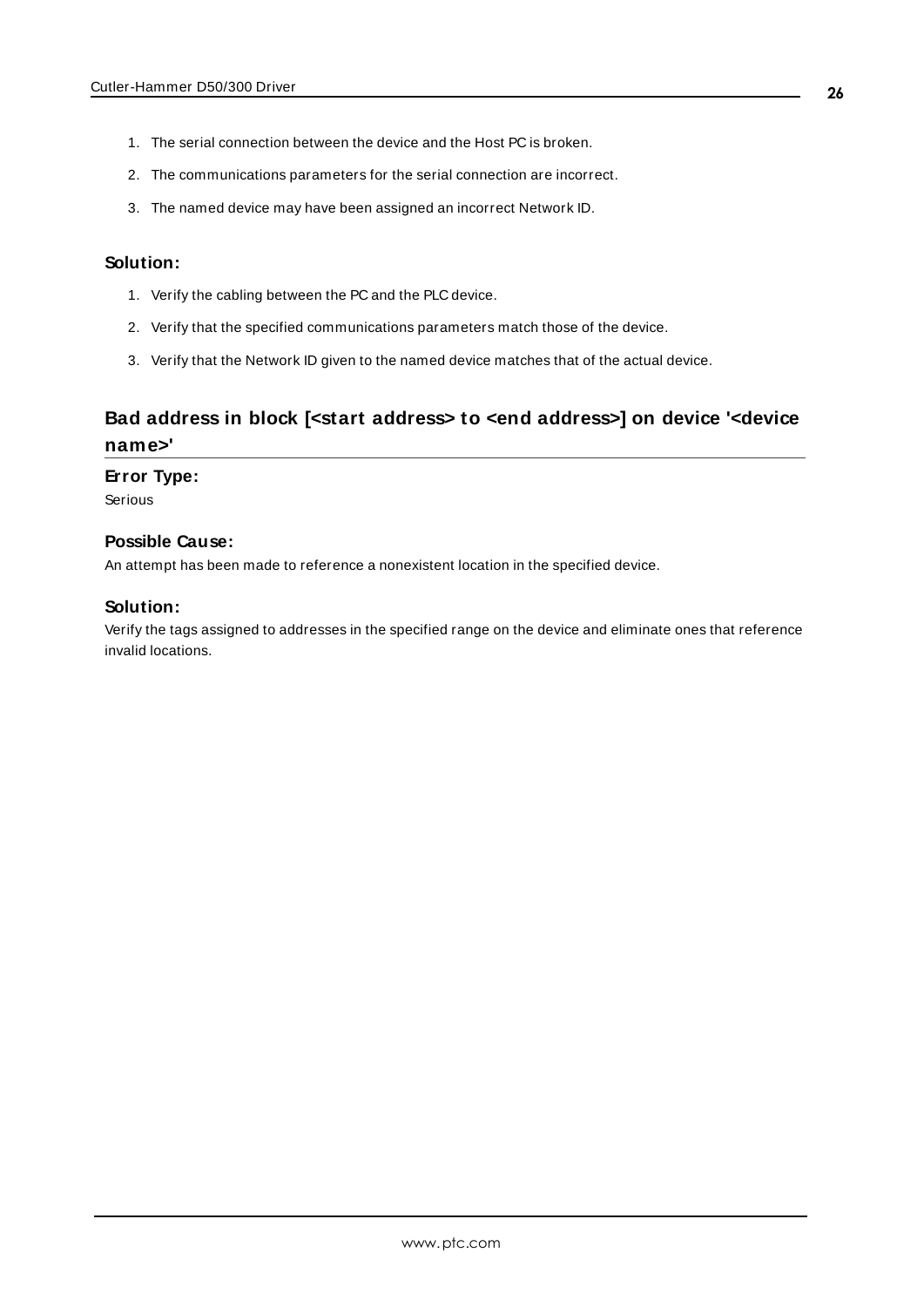# <span id="page-26-0"></span>Index

# **A**

Address '<address>' is out of range for the specified device or register [23](#page-22-0) Address Descriptions [18](#page-17-0) Allen Bradley OEMax devices [5](#page-4-1) Attempts Before Timeout [15](#page-14-1) Auto-Demotion [15](#page-14-0)

# **B**

Bad address [26](#page-25-0) Baud Rate [6](#page-5-1) Boolean [17](#page-16-1) Byte [17](#page-16-2)

# **C**

Channel Assignment [12](#page-11-1) Char [17](#page-16-3) Communications error on '<channel name>' [<error mask>] [24](#page-23-4) Communications Timeouts [14-15](#page-13-1) COMn does not exist [24](#page-23-0) COMn is in use by another application [24](#page-23-2) Connect Timeout [14](#page-13-2) Cutler-Hammer D50 and D300 devices [5](#page-4-1)

# **D**

D300 Addressing [19](#page-18-0) D50 Addressing [18](#page-17-1) Data Bits [6](#page-5-2) Data Collection [13](#page-12-2) Data Type '<type>' is not valid for device address '<address>' [23](#page-22-2) Data Types Description [17](#page-16-0) Data Words [18](#page-17-2), [20](#page-19-1) Demote on Failure [15](#page-14-2)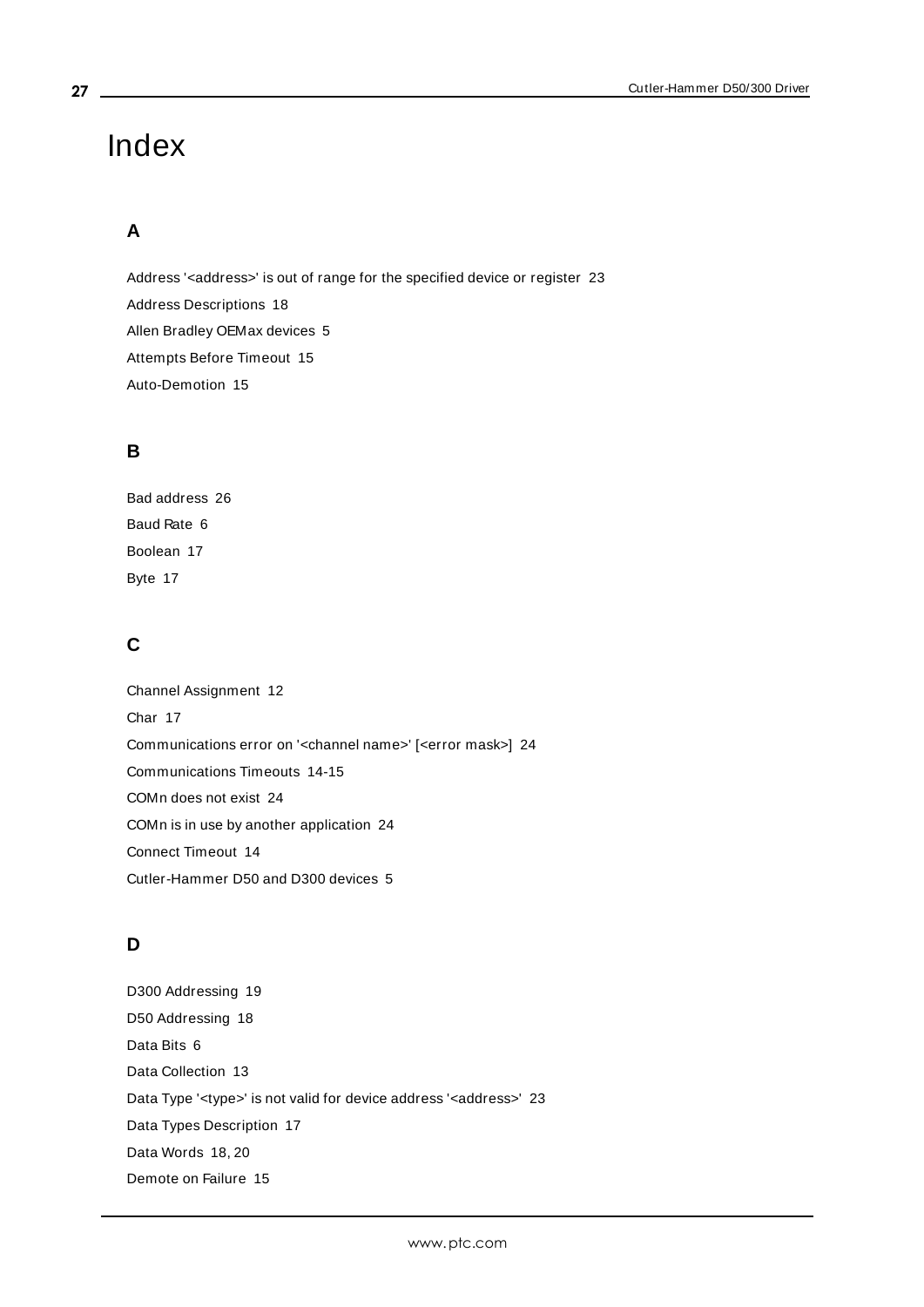Demotion Period [15](#page-14-3) Device '<device name>' not responding [25](#page-24-0) Device address '< address>' contains a syntax error [22](#page-21-2) Device address '< address>' is not supported by model '< model name>' [23](#page-22-1) Device address '<address>' is Read Only [23](#page-22-3) Device ID [6](#page-5-3) Discard Requests when Demoted [15](#page-14-4) Do Not Scan, Demand Poll Only [14](#page-13-3) Driver [12](#page-11-2) DWord [17](#page-16-4)

# **E**

ERP [5](#page-4-1) Error Descriptions [22](#page-21-0) Error opening COMn [24](#page-23-1) External I/O [18](#page-17-3), [20-21](#page-19-2)

# **F**

Four Step [6](#page-5-4) Framing [25](#page-24-2)

# **G**

General [12](#page-11-0)

# **H**

Hex Mode [6](#page-5-4) HMI [5](#page-4-1)

# **I**

I/O [18,](#page-17-4) [20](#page-19-3) ID [12](#page-11-3) Identification [12](#page-11-0) Initial Updates from Cache [14](#page-13-4)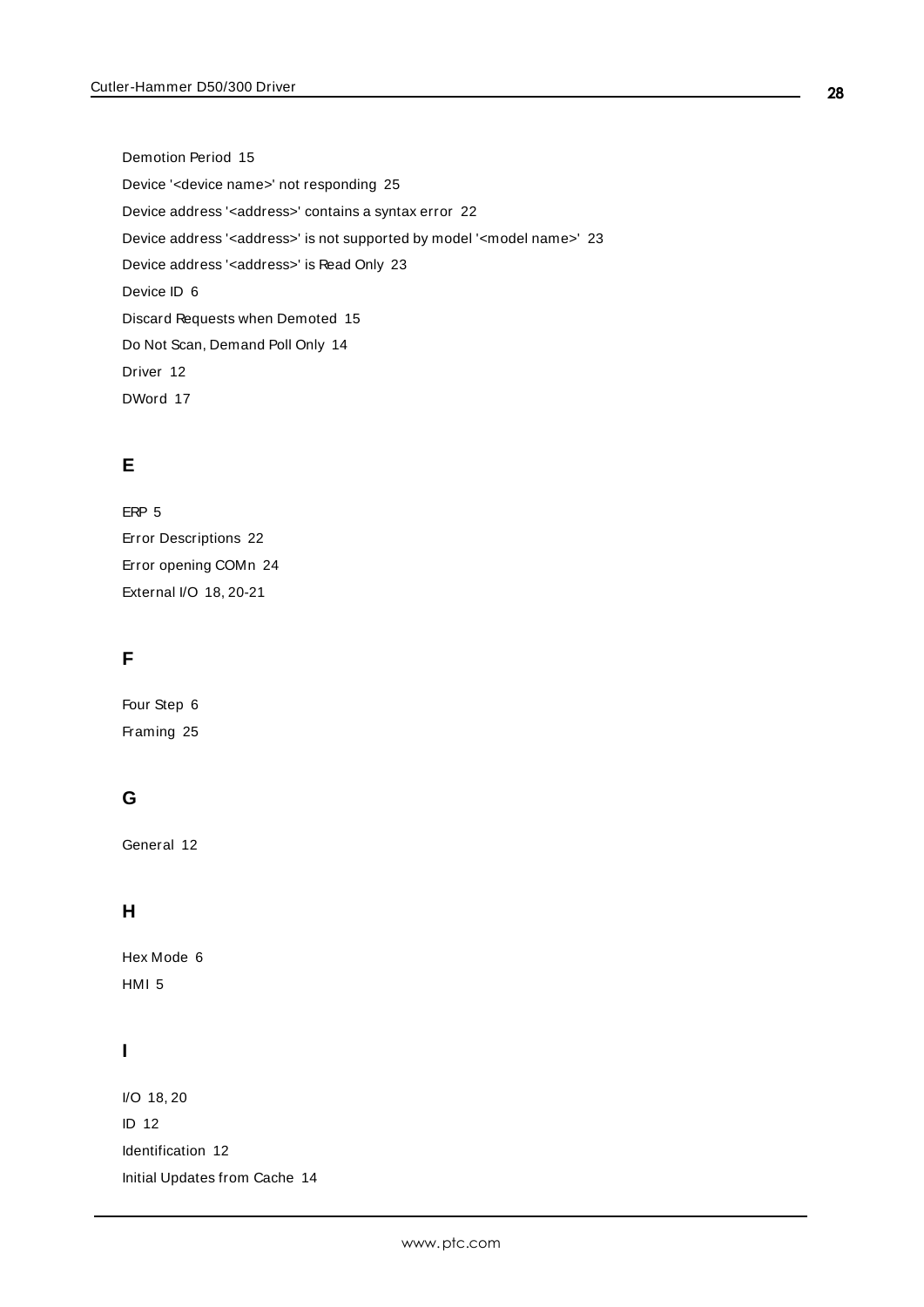Inter-Request Delay [15](#page-14-5) Internal Relay [18,](#page-17-5) [21](#page-20-0)

# **K**

Keep Relay [18](#page-17-6), [21](#page-20-1)

# **L**

Link Relay [21](#page-20-2) Long [17](#page-16-5)

# **M**

| Memory Type 20     |
|--------------------|
| MES <sub>5</sub>   |
| Missing address 22 |
| Model 12           |

# **N**

Name [12](#page-11-5)

# **O**

OEMax Addressing [20](#page-19-0) Operating Mode [13](#page-12-0) Overrun [25](#page-24-3) Overview [5](#page-4-0)

# **P**

Parity [6,](#page-5-5) [25](#page-24-4) Present Values [18](#page-17-7), [21](#page-20-3) Protocol [16](#page-15-2)